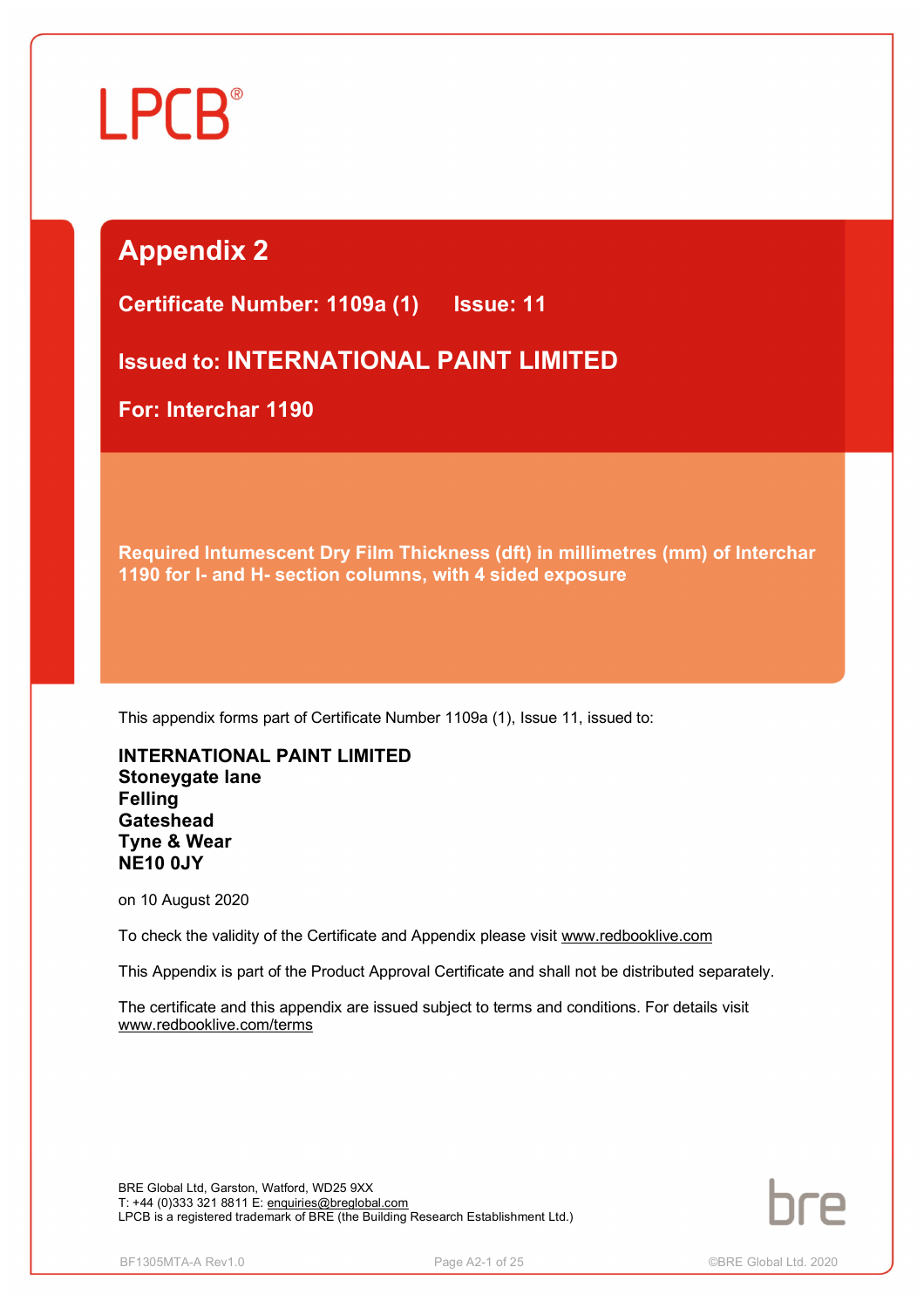

### **Table 1** Required thickness of Interchar 1190 (mm) for a fire resistance period of 15 minutes

| Section<br>factor | Design temperature (°C) |       |       |       |       |       |       |       |       |
|-------------------|-------------------------|-------|-------|-------|-------|-------|-------|-------|-------|
| $(m^{-1})$        | 350                     | 400   | 450   | 500   | 550   | 600   | 650   | 700   | 750   |
| 50                | 0.608                   | 0.608 | 0.608 | 0.608 | 0.608 | 0.608 | 0.608 | 0.608 | 0.608 |
| 55                | 0.608                   | 0.608 | 0.608 | 0.608 | 0.608 | 0.608 | 0.608 | 0.608 | 0.608 |
| 60                | 0.608                   | 0.608 | 0.608 | 0.608 | 0.608 | 0.608 | 0.608 | 0.608 | 0.608 |
| 65                | 0.608                   | 0.608 | 0.608 | 0.608 | 0.608 | 0.608 | 0.608 | 0.608 | 0.608 |
| 70                | 0.608                   | 0.608 | 0.608 | 0.608 | 0.608 | 0.608 | 0.608 | 0.608 | 0.608 |
| 75                | 0.608                   | 0.608 | 0.608 | 0.608 | 0.608 | 0.608 | 0.608 | 0.608 | 0.608 |
| 80                | 0.608                   | 0.608 | 0.608 | 0.608 | 0.608 | 0.608 | 0.608 | 0.608 | 0.608 |
| 85                | 0.608                   | 0.608 | 0.608 | 0.608 | 0.608 | 0.608 | 0.608 | 0.608 | 0.608 |
| 90                | 0.608                   | 0.608 | 0.608 | 0.608 | 0.608 | 0.608 | 0.608 | 0.608 | 0.608 |
| 95                | 0.608                   | 0.608 | 0.608 | 0.608 | 0.608 | 0.608 | 0.608 | 0.608 | 0.608 |
| 100               | 0.608                   | 0.608 | 0.608 | 0.608 | 0.608 | 0.608 | 0.608 | 0.608 | 0.608 |
| 105               | 0.608                   | 0.608 | 0.608 | 0.608 | 0.608 | 0.608 | 0.608 | 0.608 | 0.608 |
| 110               | 0.608                   | 0.608 | 0.608 | 0.608 | 0.608 | 0.608 | 0.608 | 0.608 | 0.608 |
| 115               | 0.608                   | 0.608 | 0.608 | 0.608 | 0.608 | 0.608 | 0.608 | 0.608 | 0.608 |
| 120               | 0.608                   | 0.608 | 0.608 | 0.608 | 0.608 | 0.608 | 0.608 | 0.608 | 0.608 |
| 125               | 0.608                   | 0.608 | 0.608 | 0.608 | 0.608 | 0.608 | 0.608 | 0.608 | 0.608 |
| 130               | 0.608                   | 0.608 | 0.608 | 0.608 | 0.608 | 0.608 | 0.608 | 0.608 | 0.608 |
| 135               | 0.608                   | 0.608 | 0.608 | 0.608 | 0.608 | 0.608 | 0.608 | 0.608 | 0.608 |
| 140               | 0.608                   | 0.608 | 0.608 | 0.608 | 0.608 | 0.608 | 0.608 | 0.608 | 0.608 |
| 145               | 0.608                   | 0.608 | 0.608 | 0.608 | 0.608 | 0.608 | 0.608 | 0.608 | 0.608 |
| 150               | 0.608                   | 0.608 | 0.608 | 0.608 | 0.608 | 0.608 | 0.608 | 0.608 | 0.608 |
| 155               | 0.608                   | 0.608 | 0.608 | 0.608 | 0.608 | 0.608 | 0.608 | 0.608 | 0.608 |
| 160               | 0.608                   | 0.608 | 0.608 | 0.608 | 0.608 | 0.608 | 0.608 | 0.608 | 0.608 |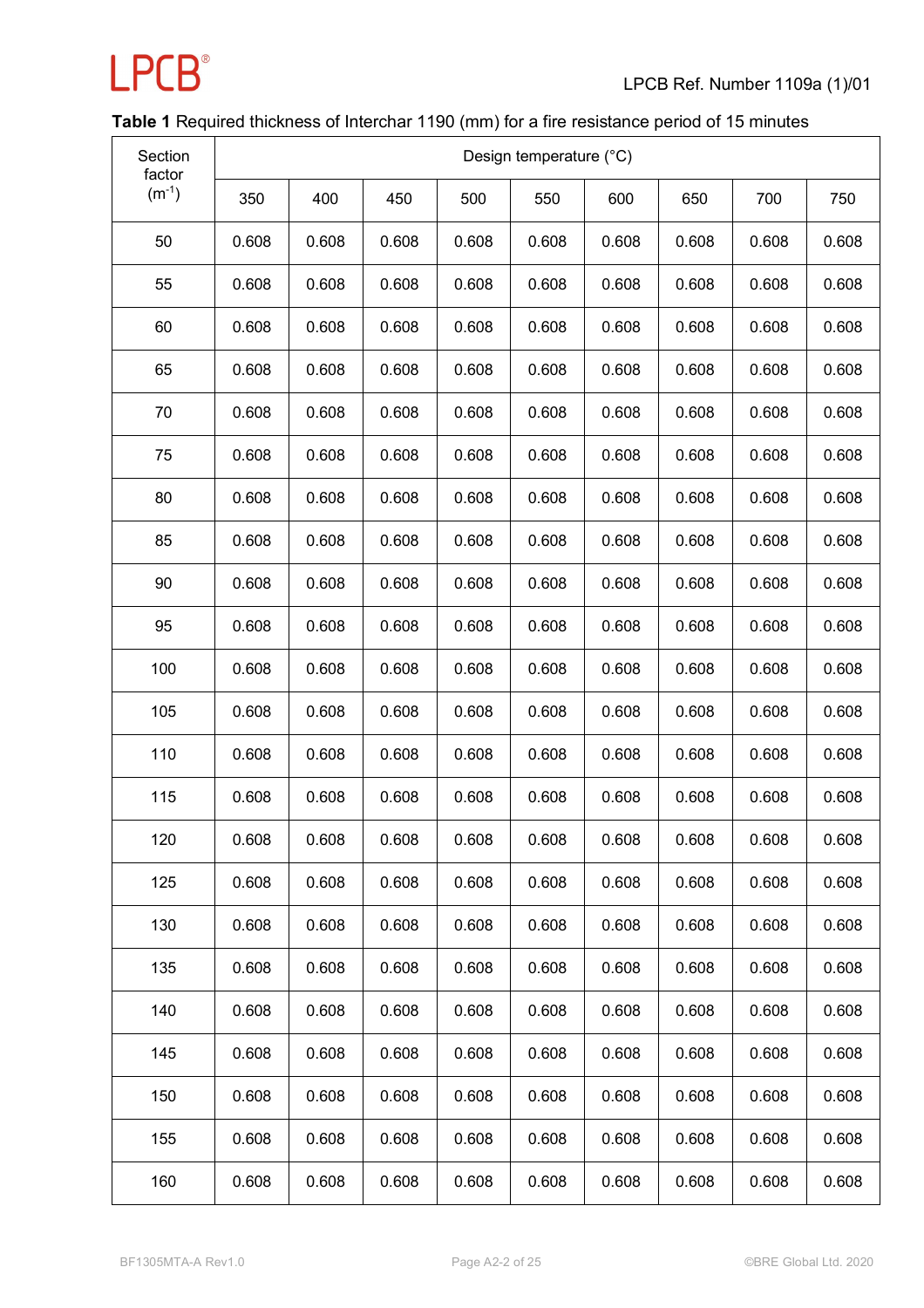

| Section<br>factor | Design temperature (°C) |       |       |       |       |       |       |       |       |
|-------------------|-------------------------|-------|-------|-------|-------|-------|-------|-------|-------|
| $(m^{-1})$        | 350                     | 400   | 450   | 500   | 550   | 600   | 650   | 700   | 750   |
| 165               | 0.608                   | 0.608 | 0.608 | 0.608 | 0.608 | 0.608 | 0.608 | 0.608 | 0.608 |
| 170               | 0.608                   | 0.608 | 0.608 | 0.608 | 0.608 | 0.608 | 0.608 | 0.608 | 0.608 |
| 175               | 0.608                   | 0.608 | 0.608 | 0.608 | 0.608 | 0.608 | 0.608 | 0.608 | 0.608 |
| 180               | 0.608                   | 0.608 | 0.608 | 0.608 | 0.608 | 0.608 | 0.608 | 0.608 | 0.608 |
| 185               | 0.608                   | 0.608 | 0.608 | 0.608 | 0.608 | 0.608 | 0.608 | 0.608 | 0.608 |
| 190               | 0.608                   | 0.608 | 0.608 | 0.608 | 0.608 | 0.608 | 0.608 | 0.608 | 0.608 |
| 195               | 0.608                   | 0.608 | 0.608 | 0.608 | 0.608 | 0.608 | 0.608 | 0.608 | 0.608 |
| 200               | 0.608                   | 0.608 | 0.608 | 0.608 | 0.608 | 0.608 | 0.608 | 0.608 | 0.608 |
| 205               | 0.608                   | 0.608 | 0.608 | 0.608 | 0.608 | 0.608 | 0.608 | 0.608 | 0.608 |
| 210               | 0.608                   | 0.608 | 0.608 | 0.608 | 0.608 | 0.608 | 0.608 | 0.608 | 0.608 |
| 215               | 0.608                   | 0.608 | 0.608 | 0.608 | 0.608 | 0.608 | 0.608 | 0.608 | 0.608 |
| 220               | 0.608                   | 0.608 | 0.608 | 0.608 | 0.608 | 0.608 | 0.608 | 0.608 | 0.608 |
| 225               | 0.608                   | 0.608 | 0.608 | 0.608 | 0.608 | 0.608 | 0.608 | 0.608 | 0.608 |
| 230               | 0.608                   | 0.608 | 0.608 | 0.608 | 0.608 | 0.608 | 0.608 | 0.608 | 0.608 |
| 235               | 0.608                   | 0.608 | 0.608 | 0.608 | 0.608 | 0.608 | 0.608 | 0.608 | 0.608 |
| 240               | 0.608                   | 0.608 | 0.608 | 0.608 | 0.608 | 0.608 | 0.608 | 0.608 | 0.608 |
| 245               | 0.608                   | 0.608 | 0.608 | 0.608 | 0.608 | 0.608 | 0.608 | 0.608 | 0.608 |
| 250               | 0.608                   | 0.608 | 0.608 | 0.608 | 0.608 | 0.608 | 0.608 | 0.608 | 0.608 |
| 255               | 0.608                   | 0.608 | 0.608 | 0.608 | 0.608 | 0.608 | 0.608 | 0.608 | 0.608 |
| 260               | 0.608                   | 0.608 | 0.608 | 0.608 | 0.608 | 0.608 | 0.608 | 0.608 | 0.608 |
| 265               | 0.608                   | 0.608 | 0.608 | 0.608 | 0.608 | 0.608 | 0.608 | 0.608 | 0.608 |
| 270               | 0.608                   | 0.608 | 0.608 | 0.608 | 0.608 | 0.608 | 0.608 | 0.608 | 0.608 |
| 275               | 0.608                   | 0.608 | 0.608 | 0.608 | 0.608 | 0.608 | 0.608 | 0.608 | 0.608 |
| 280               | 0.608                   | 0.608 | 0.608 | 0.608 | 0.608 | 0.608 | 0.608 | 0.608 | 0.608 |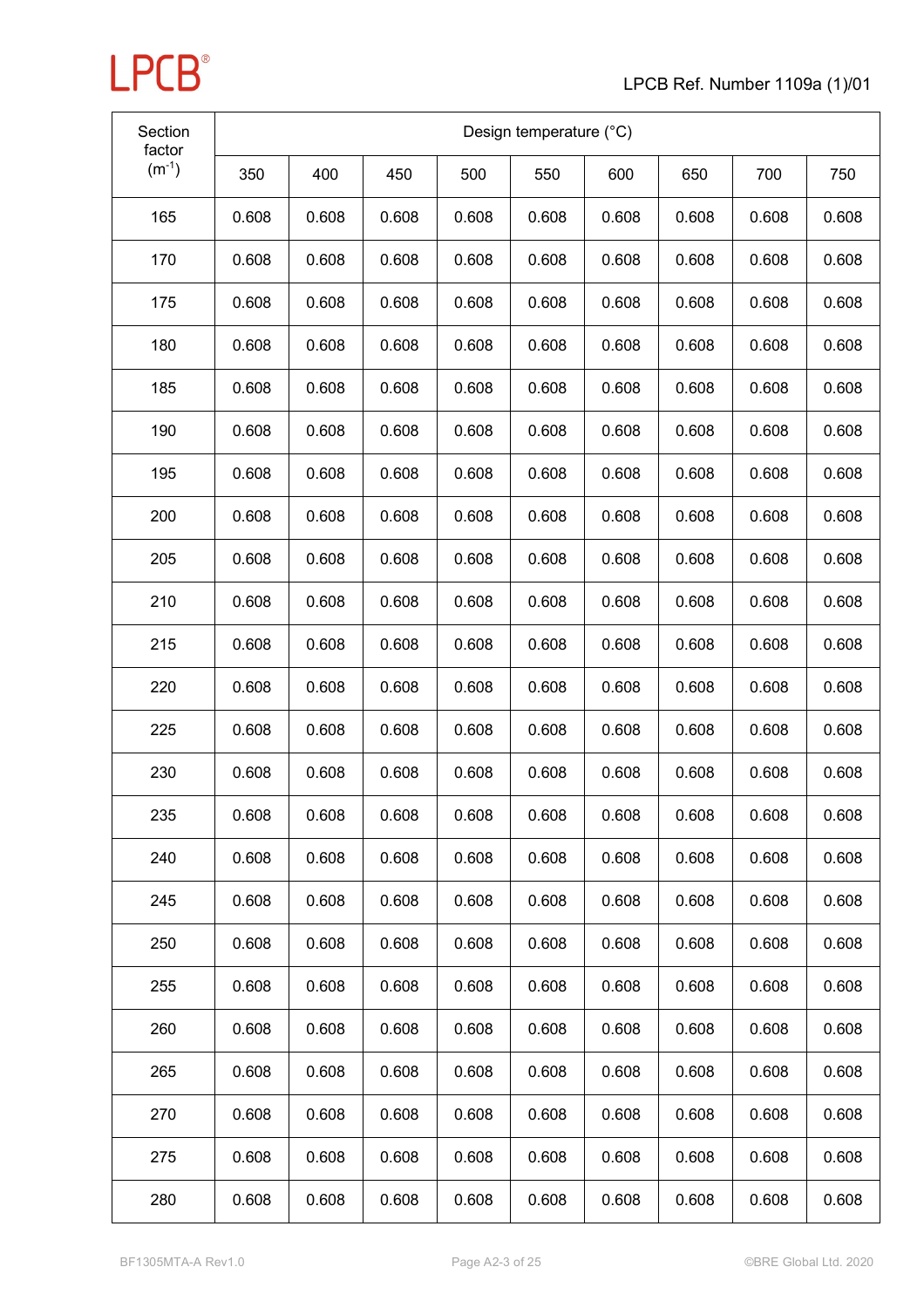

| Section<br>factor |       | Design temperature (°C) |       |       |       |       |       |       |       |
|-------------------|-------|-------------------------|-------|-------|-------|-------|-------|-------|-------|
| $(m^{-1})$        | 350   | 400                     | 450   | 500   | 550   | 600   | 650   | 700   | 750   |
| 285               | 0.608 | 0.608                   | 0.608 | 0.608 | 0.608 | 0.608 | 0.608 | 0.608 | 0.608 |
| 290               | 0.608 | 0.608                   | 0.608 | 0.608 | 0.608 | 0.608 | 0.608 | 0.608 | 0.608 |
| 295               | 0.608 | 0.608                   | 0.608 | 0.608 | 0.608 | 0.608 | 0.608 | 0.608 | 0.608 |
| 300               | 0.608 | 0.608                   | 0.608 | 0.608 | 0.608 | 0.608 | 0.608 | 0.608 | 0.608 |
| 305               | 0.608 | 0.608                   | 0.608 | 0.608 | 0.608 | 0.608 | 0.608 | 0.608 | 0.608 |
| 310               | 0.608 | 0.608                   | 0.608 | 0.608 | 0.608 | 0.608 | 0.608 | 0.608 | 0.608 |
| 315               | 0.608 | 0.608                   | 0.608 | 0.608 | 0.608 | 0.608 | 0.608 | 0.608 | 0.608 |
| 320               | 0.608 | 0.608                   | 0.608 | 0.608 | 0.608 | 0.608 | 0.608 | 0.608 | 0.608 |
| 325               | 0.608 | 0.608                   | 0.608 | 0.608 | 0.608 | 0.608 | 0.608 | 0.608 | 0.608 |
| 330               | 0.608 | 0.608                   | 0.608 | 0.608 | 0.608 | 0.608 | 0.608 | 0.608 | 0.608 |
| 335               | 0.608 | 0.608                   | 0.608 | 0.608 | 0.608 | 0.608 | 0.608 | 0.608 | 0.608 |
| 340               | 0.608 | 0.608                   | 0.608 | 0.608 | 0.608 | 0.608 | 0.608 | 0.608 | 0.608 |
| 345               | 0.608 | 0.608                   | 0.608 | 0.608 | 0.608 | 0.608 | 0.608 | 0.608 | 0.608 |
| 350               | 0.608 | 0.608                   | 0.608 | 0.608 | 0.608 | 0.608 | 0.608 | 0.608 | 0.608 |
| 355               | 0.608 | 0.608                   | 0.608 | 0.608 | 0.608 | 0.608 | 0.608 | 0.608 | 0.608 |
| 360               | 0.612 | 0.608                   | 0.608 | 0.608 | 0.608 | 0.608 | 0.608 | 0.608 | 0.608 |
| 365               | 0.624 | 0.608                   | 0.608 | 0.608 | 0.608 | 0.608 | 0.608 | 0.608 | 0.608 |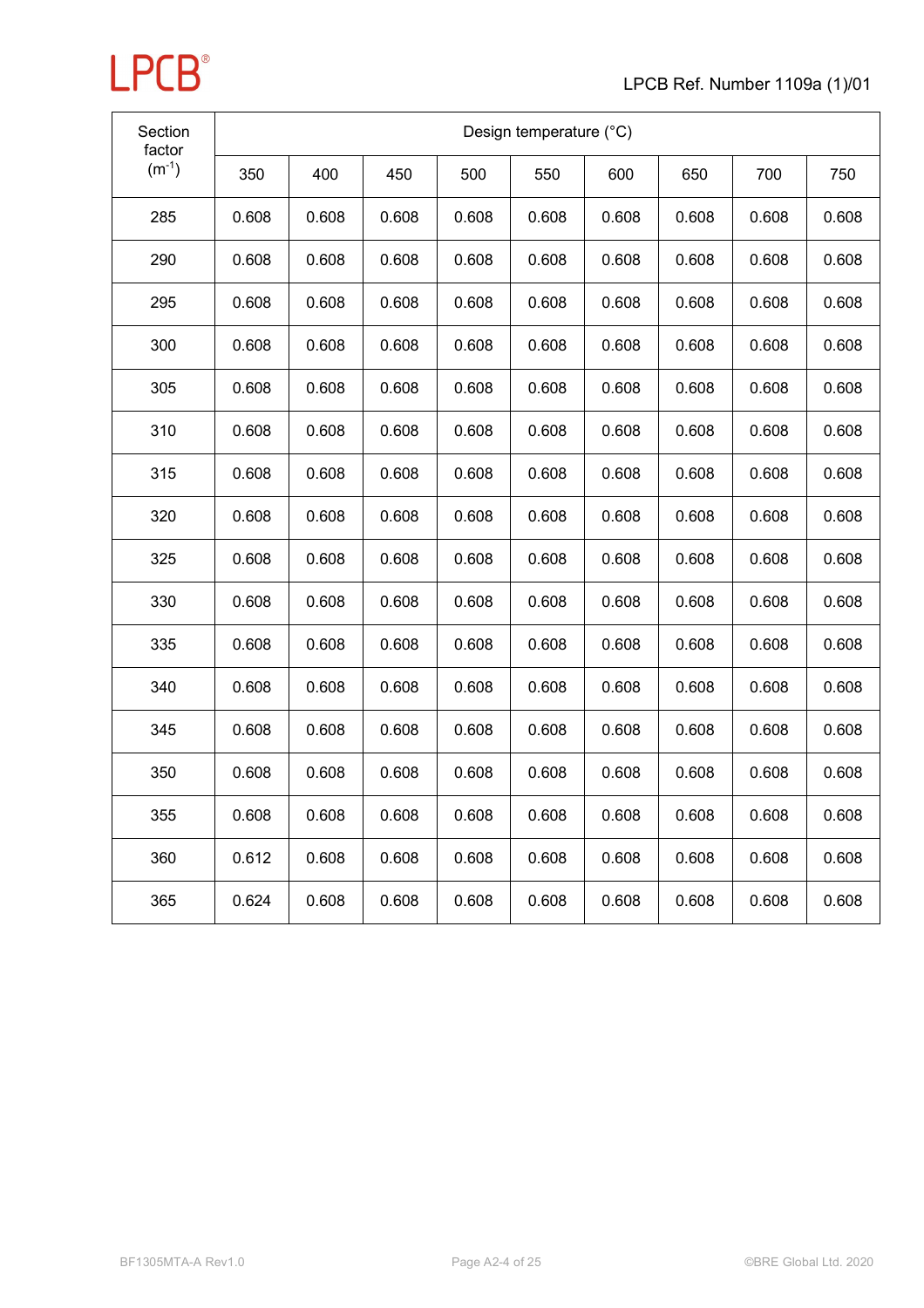

### **Table 2** Required thickness (mm) of Interchar 1190 for a fire resistance period of 30 minutes

| Section<br>factor | Design temperature (°C) |       |       |       |       |       |       |       |       |
|-------------------|-------------------------|-------|-------|-------|-------|-------|-------|-------|-------|
| $(m^{-1})$        | 350                     | 400   | 450   | 500   | 550   | 600   | 650   | 700   | 750   |
| 50                | 0.608                   | 0.608 | 0.608 | 0.608 | 0.608 | 0.608 | 0.608 | 0.608 | 0.608 |
| 55                | 0.608                   | 0.608 | 0.608 | 0.608 | 0.608 | 0.608 | 0.608 | 0.608 | 0.608 |
| 60                | 0.608                   | 0.608 | 0.608 | 0.608 | 0.608 | 0.608 | 0.608 | 0.608 | 0.608 |
| 65                | 0.608                   | 0.608 | 0.608 | 0.608 | 0.608 | 0.608 | 0.608 | 0.608 | 0.608 |
| 70                | 0.608                   | 0.608 | 0.608 | 0.608 | 0.608 | 0.608 | 0.608 | 0.608 | 0.608 |
| 75                | 0.608                   | 0.608 | 0.608 | 0.608 | 0.608 | 0.608 | 0.608 | 0.608 | 0.608 |
| 80                | 0.608                   | 0.608 | 0.608 | 0.608 | 0.608 | 0.608 | 0.608 | 0.608 | 0.608 |
| 85                | 0.623                   | 0.608 | 0.608 | 0.608 | 0.608 | 0.608 | 0.608 | 0.608 | 0.608 |
| 90                | 0.643                   | 0.608 | 0.608 | 0.608 | 0.608 | 0.608 | 0.608 | 0.608 | 0.608 |
| 95                | 0.664                   | 0.608 | 0.608 | 0.608 | 0.608 | 0.608 | 0.608 | 0.608 | 0.608 |
| 100               | 0.684                   | 0.608 | 0.608 | 0.608 | 0.608 | 0.608 | 0.608 | 0.608 | 0.608 |
| 105               | 0.705                   | 0.608 | 0.608 | 0.608 | 0.608 | 0.608 | 0.608 | 0.608 | 0.608 |
| 110               | 0.725                   | 0.608 | 0.608 | 0.608 | 0.608 | 0.608 | 0.608 | 0.608 | 0.608 |
| 115               | 0.746                   | 0.608 | 0.608 | 0.608 | 0.608 | 0.608 | 0.608 | 0.608 | 0.608 |
| 120               | 0.766                   | 0.608 | 0.608 | 0.608 | 0.608 | 0.608 | 0.608 | 0.608 | 0.608 |
| 125               | 0.787                   | 0.608 | 0.608 | 0.608 | 0.608 | 0.608 | 0.608 | 0.608 | 0.608 |
| 130               | 0.807                   | 0.608 | 0.608 | 0.608 | 0.608 | 0.608 | 0.608 | 0.608 | 0.608 |
| 135               | 0.827                   | 0.608 | 0.608 | 0.608 | 0.608 | 0.608 | 0.608 | 0.608 | 0.608 |
| 140               | 0.848                   | 0.615 | 0.608 | 0.608 | 0.608 | 0.608 | 0.608 | 0.608 | 0.608 |
| 145               | 0.868                   | 0.633 | 0.608 | 0.608 | 0.608 | 0.608 | 0.608 | 0.608 | 0.608 |
| 150               | 0.889                   | 0.652 | 0.608 | 0.608 | 0.608 | 0.608 | 0.608 | 0.608 | 0.608 |
| 155               | 0.909                   | 0.670 | 0.608 | 0.608 | 0.608 | 0.608 | 0.608 | 0.608 | 0.608 |
| 160               | 0.930                   | 0.689 | 0.608 | 0.608 | 0.608 | 0.608 | 0.608 | 0.608 | 0.608 |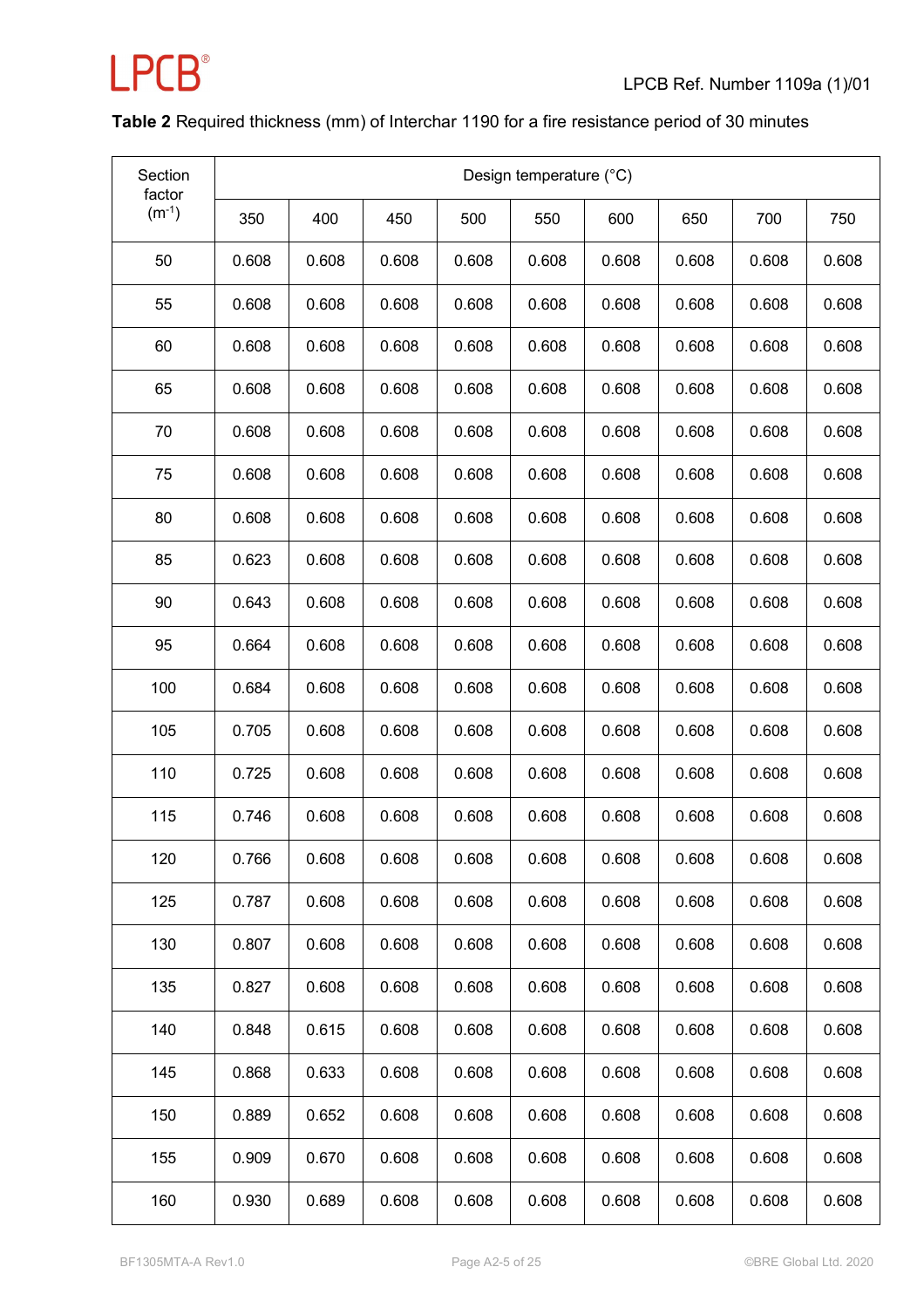

| Section<br>factor | Design temperature (°C) |       |       |       |       |       |       |       |       |
|-------------------|-------------------------|-------|-------|-------|-------|-------|-------|-------|-------|
| $(m^{-1})$        | 350                     | 400   | 450   | 500   | 550   | 600   | 650   | 700   | 750   |
| 165               | 0.950                   | 0.707 | 0.608 | 0.608 | 0.608 | 0.608 | 0.608 | 0.608 | 0.608 |
| 170               | 0.971                   | 0.726 | 0.608 | 0.608 | 0.608 | 0.608 | 0.608 | 0.608 | 0.608 |
| 175               | 0.991                   | 0.744 | 0.608 | 0.608 | 0.608 | 0.608 | 0.608 | 0.608 | 0.608 |
| 180               | 1.011                   | 0.762 | 0.608 | 0.608 | 0.608 | 0.608 | 0.608 | 0.608 | 0.608 |
| 185               | 1.032                   | 0.781 | 0.608 | 0.608 | 0.608 | 0.608 | 0.608 | 0.608 | 0.608 |
| 190               | 1.052                   | 0.799 | 0.608 | 0.608 | 0.608 | 0.608 | 0.608 | 0.608 | 0.608 |
| 195               | 1.073                   | 0.818 | 0.608 | 0.608 | 0.608 | 0.608 | 0.608 | 0.608 | 0.608 |
| 200               | 1.093                   | 0.836 | 0.608 | 0.608 | 0.608 | 0.608 | 0.608 | 0.608 | 0.608 |
| 205               | 1.114                   | 0.855 | 0.608 | 0.608 | 0.608 | 0.608 | 0.608 | 0.608 | 0.608 |
| 210               | 1.134                   | 0.873 | 0.608 | 0.608 | 0.608 | 0.608 | 0.608 | 0.608 | 0.608 |
| 215               | 1.155                   | 0.892 | 0.608 | 0.608 | 0.608 | 0.608 | 0.608 | 0.608 | 0.608 |
| 220               | 1.175                   | 0.910 | 0.608 | 0.608 | 0.608 | 0.608 | 0.608 | 0.608 | 0.608 |
| 225               | 1.195                   | 0.928 | 0.608 | 0.608 | 0.608 | 0.608 | 0.608 | 0.608 | 0.608 |
| 230               | 1.216                   | 0.947 | 0.608 | 0.608 | 0.608 | 0.608 | 0.608 | 0.608 | 0.608 |
| 235               | 1.236                   | 0.965 | 0.608 | 0.608 | 0.608 | 0.608 | 0.608 | 0.608 | 0.608 |
| 240               | 1.257                   | 0.984 | 0.608 | 0.608 | 0.608 | 0.608 | 0.608 | 0.608 | 0.608 |
| 245               | 1.277                   | 1.002 | 0.608 | 0.608 | 0.608 | 0.608 | 0.608 | 0.608 | 0.608 |
| 250               | 1.298                   | 1.021 | 0.608 | 0.608 | 0.608 | 0.608 | 0.608 | 0.608 | 0.608 |
| 255               | 1.318                   | 1.039 | 0.608 | 0.608 | 0.608 | 0.608 | 0.608 | 0.608 | 0.608 |
| 260               | 1.339                   | 1.057 | 0.608 | 0.608 | 0.608 | 0.608 | 0.608 | 0.608 | 0.608 |
| 265               | 1.359                   | 1.076 | 0.608 | 0.608 | 0.608 | 0.608 | 0.608 | 0.608 | 0.608 |
| 270               | 1.379                   | 1.094 | 0.608 | 0.608 | 0.608 | 0.608 | 0.608 | 0.608 | 0.608 |
| 275               | 1.400                   | 1.113 | 0.608 | 0.608 | 0.608 | 0.608 | 0.608 | 0.608 | 0.608 |
| 280               | 1.420                   | 1.131 | 0.608 | 0.608 | 0.608 | 0.608 | 0.608 | 0.608 | 0.608 |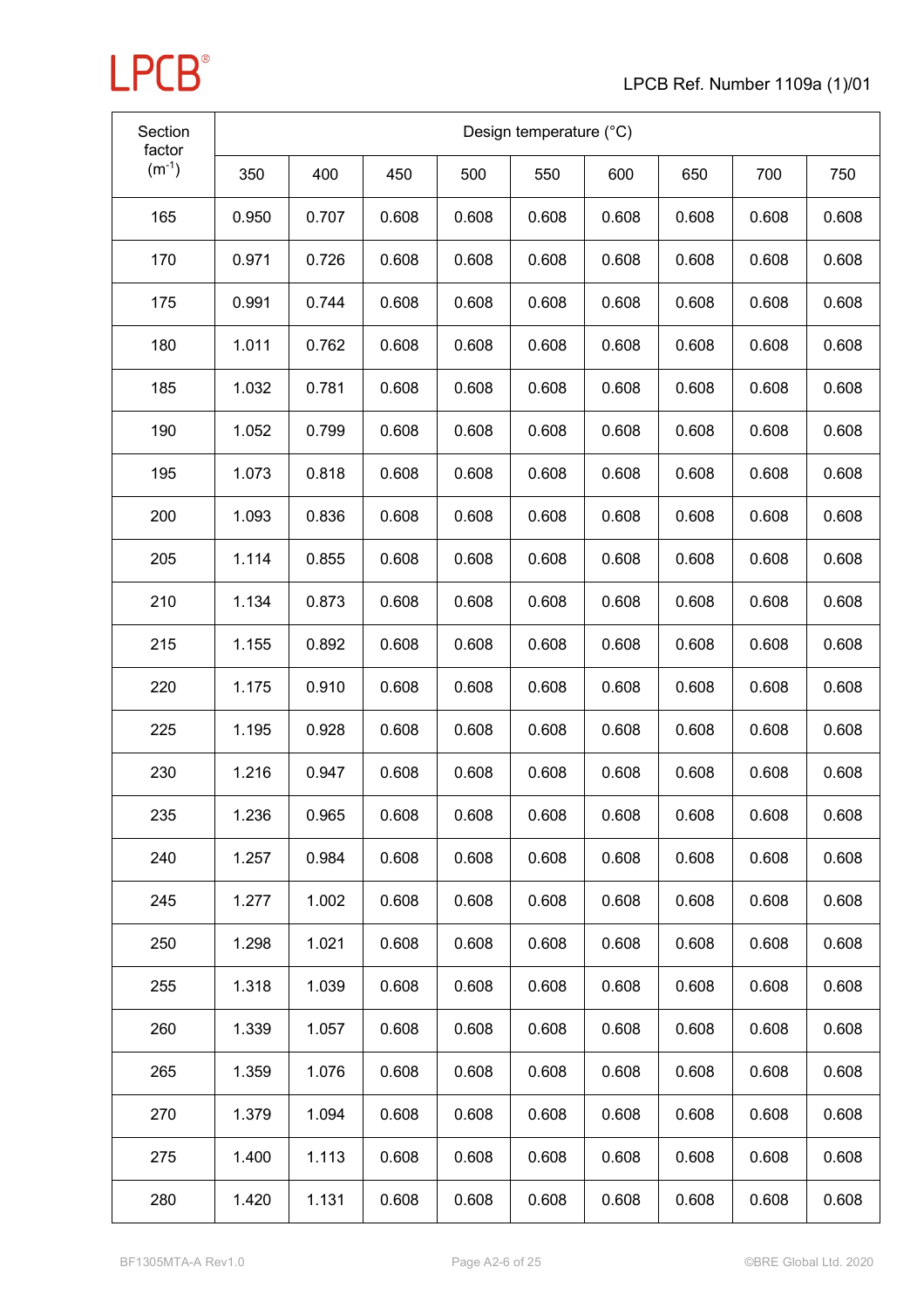

| Section<br>factor | Design temperature (°C) |       |       |       |       |       |       |       |       |  |  |
|-------------------|-------------------------|-------|-------|-------|-------|-------|-------|-------|-------|--|--|
| $(m^{-1})$        | 350                     | 400   | 450   | 500   | 550   | 600   | 650   | 700   | 750   |  |  |
| 285               | 1.441                   | 1.150 | 0.608 | 0.608 | 0.608 | 0.608 | 0.608 | 0.608 | 0.608 |  |  |
| 290               | 1.461                   | 1.168 | 0.608 | 0.608 | 0.608 | 0.608 | 0.608 | 0.608 | 0.608 |  |  |
| 295               | 1.482                   | 1.187 | 0.625 | 0.608 | 0.608 | 0.608 | 0.608 | 0.608 | 0.608 |  |  |
| 300               | 1.502                   | 1.205 | 0.645 | 0.608 | 0.608 | 0.608 | 0.608 | 0.608 | 0.608 |  |  |
| 305               | 1.523                   | 1.223 | 0.665 | 0.608 | 0.608 | 0.608 | 0.608 | 0.608 | 0.608 |  |  |
| 310               | 1.543                   | 1.242 | 0.686 | 0.608 | 0.608 | 0.608 | 0.608 | 0.608 | 0.608 |  |  |
| 315               | 1.563                   | 1.260 | 0.706 | 0.608 | 0.608 | 0.608 | 0.608 | 0.608 | 0.608 |  |  |
| 320               | 1.584                   | 1.279 | 0.726 | 0.608 | 0.608 | 0.608 | 0.608 | 0.608 | 0.608 |  |  |
| 325               | 1.604                   | 1.297 | 0.746 | 0.608 | 0.608 | 0.608 | 0.608 | 0.608 | 0.608 |  |  |
| 330               | 1.625                   | 1.316 | 0.766 | 0.608 | 0.608 | 0.608 | 0.608 | 0.608 | 0.608 |  |  |
| 335               | 1.645                   | 1.334 | 0.786 | 0.608 | 0.608 | 0.608 | 0.608 | 0.608 | 0.608 |  |  |
| 340               | 1.666                   | 1.352 | 0.806 | 0.608 | 0.608 | 0.608 | 0.608 | 0.608 | 0.608 |  |  |
| 345               | 1.686                   | 1.371 | 0.827 | 0.608 | 0.608 | 0.608 | 0.608 | 0.608 | 0.608 |  |  |
| 350               | 1.706                   | 1.389 | 0.847 | 0.621 | 0.608 | 0.608 | 0.608 | 0.608 | 0.608 |  |  |
| 355               | 1.727                   | 1.408 | 0.867 | 0.640 | 0.608 | 0.608 | 0.608 | 0.608 | 0.608 |  |  |
| 360               | 1.747                   | 1.426 | 0.887 | 0.658 | 0.608 | 0.608 | 0.608 | 0.608 | 0.608 |  |  |
| 365               | 1.768                   | 1.445 | 0.907 | 0.676 | 0.608 | 0.608 | 0.608 | 0.608 | 0.608 |  |  |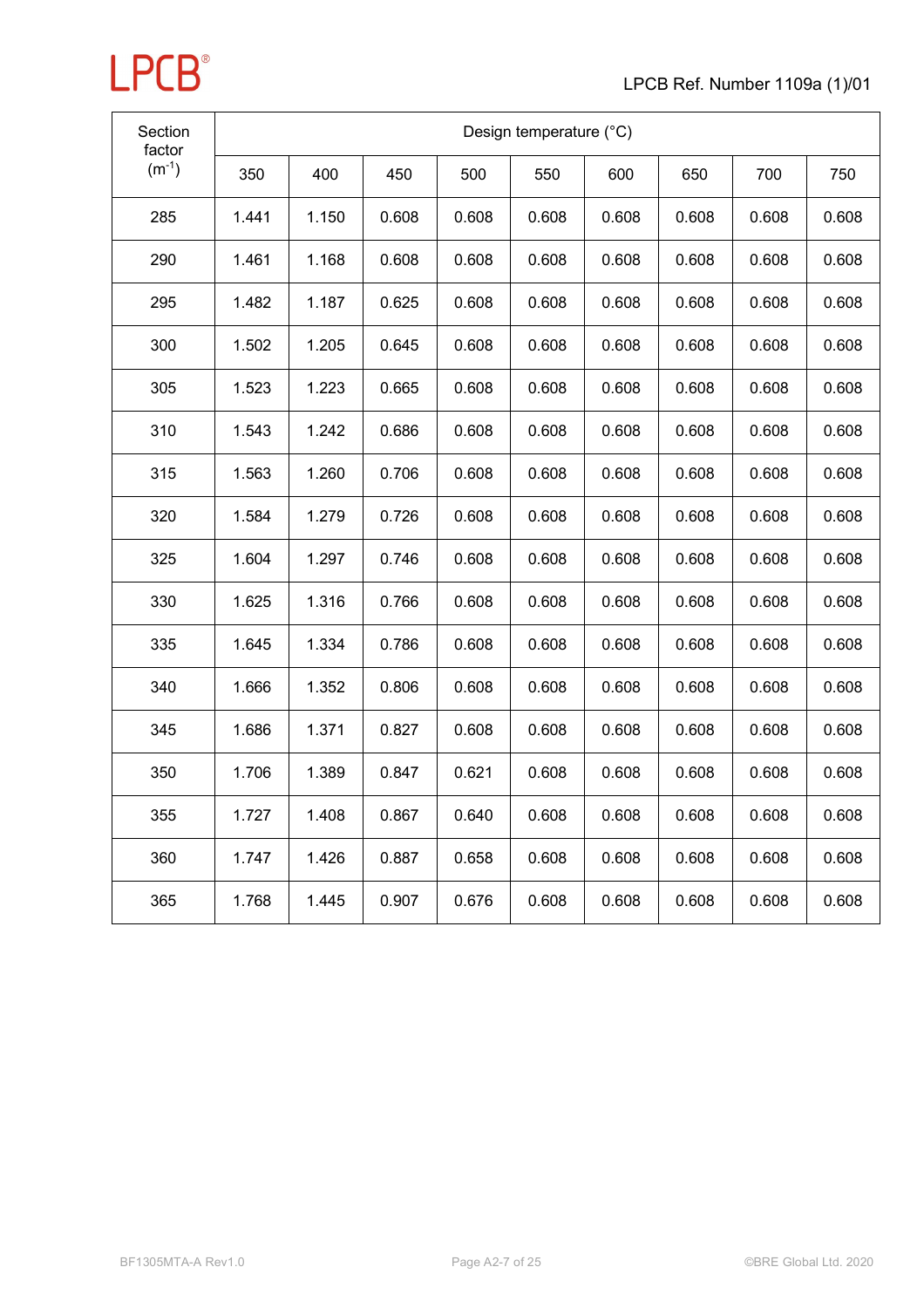

### **Table 3** Required thickness (mm) of Interchar 1190 for a fire resistance period of 45 minutes

| Section<br>factor | Design temperature (°C) |       |       |       |       |       |       |       |       |
|-------------------|-------------------------|-------|-------|-------|-------|-------|-------|-------|-------|
| $(m^{-1})$        | 350                     | 400   | 450   | 500   | 550   | 600   | 650   | 700   | 750   |
| 50                | 0.679                   | 0.608 | 0.608 | 0.608 | 0.608 | 0.608 | 0.608 | 0.608 | 0.608 |
| 55                | 0.709                   | 0.618 | 0.608 | 0.608 | 0.608 | 0.608 | 0.608 | 0.608 | 0.608 |
| 60                | 0.739                   | 0.644 | 0.608 | 0.608 | 0.608 | 0.608 | 0.608 | 0.608 | 0.608 |
| 65                | 0.768                   | 0.670 | 0.608 | 0.608 | 0.608 | 0.608 | 0.608 | 0.608 | 0.608 |
| 70                | 0.798                   | 0.695 | 0.608 | 0.608 | 0.608 | 0.608 | 0.608 | 0.608 | 0.608 |
| 75                | 0.828                   | 0.721 | 0.608 | 0.608 | 0.608 | 0.608 | 0.608 | 0.608 | 0.608 |
| 80                | 0.858                   | 0.747 | 0.630 | 0.608 | 0.608 | 0.608 | 0.608 | 0.608 | 0.608 |
| 85                | 0.887                   | 0.772 | 0.653 | 0.608 | 0.608 | 0.608 | 0.608 | 0.608 | 0.608 |
| 90                | 0.917                   | 0.798 | 0.677 | 0.608 | 0.608 | 0.608 | 0.608 | 0.608 | 0.608 |
| 95                | 0.947                   | 0.824 | 0.700 | 0.608 | 0.608 | 0.608 | 0.608 | 0.608 | 0.608 |
| 100               | 0.976                   | 0.850 | 0.724 | 0.608 | 0.608 | 0.608 | 0.608 | 0.608 | 0.608 |
| 105               | 1.006                   | 0.875 | 0.747 | 0.608 | 0.608 | 0.608 | 0.608 | 0.608 | 0.608 |
| 110               | 1.036                   | 0.901 | 0.770 | 0.612 | 0.608 | 0.608 | 0.608 | 0.608 | 0.608 |
| 115               | 1.065                   | 0.927 | 0.794 | 0.634 | 0.608 | 0.608 | 0.608 | 0.608 | 0.608 |
| 120               | 1.095                   | 0.952 | 0.817 | 0.656 | 0.608 | 0.608 | 0.608 | 0.608 | 0.608 |
| 125               | 1.125                   | 0.978 | 0.841 | 0.678 | 0.608 | 0.608 | 0.608 | 0.608 | 0.608 |
| 130               | 1.155                   | 1.004 | 0.864 | 0.700 | 0.608 | 0.608 | 0.608 | 0.608 | 0.608 |
| 135               | 1.184                   | 1.029 | 0.888 | 0.722 | 0.608 | 0.608 | 0.608 | 0.608 | 0.608 |
| 140               | 1.214                   | 1.055 | 0.911 | 0.744 | 0.608 | 0.608 | 0.608 | 0.608 | 0.608 |
| 145               | 1.244                   | 1.081 | 0.935 | 0.766 | 0.608 | 0.608 | 0.608 | 0.608 | 0.608 |
| 150               | 1.273                   | 1.106 | 0.958 | 0.788 | 0.608 | 0.608 | 0.608 | 0.608 | 0.608 |
| 155               | 1.303                   | 1.132 | 0.982 | 0.811 | 0.608 | 0.608 | 0.608 | 0.608 | 0.608 |
| 160               | 1.333                   | 1.158 | 1.005 | 0.833 | 0.608 | 0.608 | 0.608 | 0.608 | 0.608 |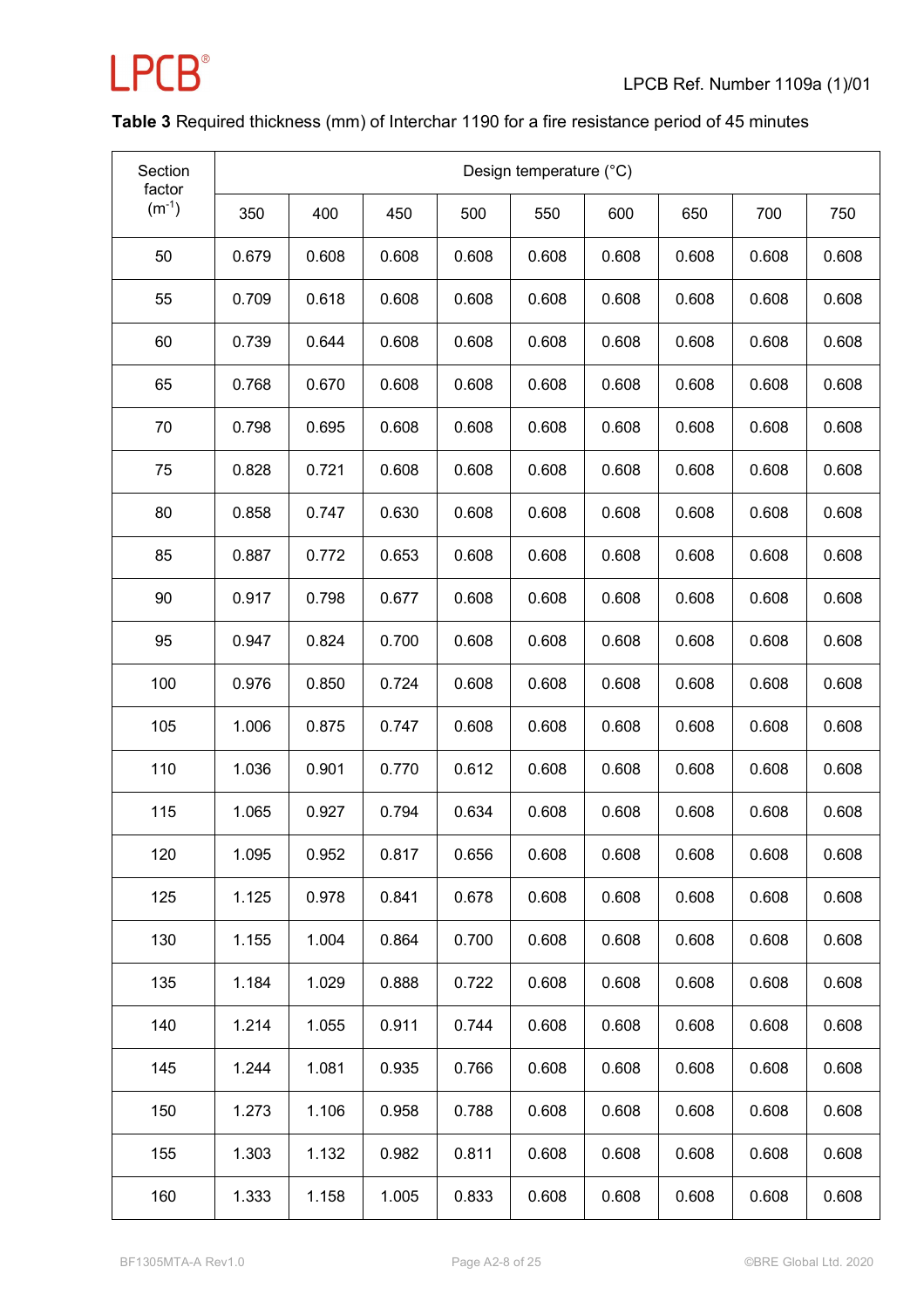| Section<br>factor | Design temperature (°C) |       |       |       |       |       |       |       |       |
|-------------------|-------------------------|-------|-------|-------|-------|-------|-------|-------|-------|
| $(m^{-1})$        | 350                     | 400   | 450   | 500   | 550   | 600   | 650   | 700   | 750   |
| 165               | 1.363                   | 1.183 | 1.028 | 0.855 | 0.608 | 0.608 | 0.608 | 0.608 | 0.608 |
| 170               | 1.392                   | 1.209 | 1.052 | 0.877 | 0.628 | 0.608 | 0.608 | 0.608 | 0.608 |
| 175               | 1.422                   | 1.235 | 1.075 | 0.899 | 0.649 | 0.608 | 0.608 | 0.608 | 0.608 |
| 180               | 1.452                   | 1.260 | 1.099 | 0.921 | 0.671 | 0.608 | 0.608 | 0.608 | 0.608 |
| 185               | 1.481                   | 1.286 | 1.122 | 0.943 | 0.692 | 0.608 | 0.608 | 0.608 | 0.608 |
| 190               | 1.511                   | 1.312 | 1.146 | 0.965 | 0.714 | 0.608 | 0.608 | 0.608 | 0.608 |
| 195               | 1.541                   | 1.337 | 1.169 | 0.987 | 0.735 | 0.608 | 0.608 | 0.608 | 0.608 |
| 200               | 1.571                   | 1.363 | 1.193 | 1.009 | 0.757 | 0.608 | 0.608 | 0.608 | 0.608 |
| 205               | 1.600                   | 1.389 | 1.216 | 1.031 | 0.778 | 0.608 | 0.608 | 0.608 | 0.608 |
| 210               | 1.630                   | 1.414 | 1.240 | 1.053 | 0.800 | 0.608 | 0.608 | 0.608 | 0.608 |
| 215               | 1.660                   | 1.440 | 1.263 | 1.075 | 0.821 | 0.608 | 0.608 | 0.608 | 0.608 |
| 220               | 1.689                   | 1.466 | 1.286 | 1.097 | 0.843 | 0.608 | 0.608 | 0.608 | 0.608 |
| 225               | 1.719                   | 1.491 | 1.310 | 1.119 | 0.864 | 0.608 | 0.608 | 0.608 | 0.608 |
| 230               | 1.749                   | 1.517 | 1.333 | 1.141 | 0.885 | 0.608 | 0.608 | 0.608 | 0.608 |
| 235               | 1.779                   | 1.543 | 1.357 | 1.163 | 0.907 | 0.608 | 0.608 | 0.608 | 0.608 |
| 240               | 1.808                   | 1.568 | 1.380 | 1.185 | 0.928 | 0.608 | 0.608 | 0.608 | 0.608 |
| 245               | 1.838                   | 1.594 | 1.404 | 1.207 | 0.950 | 0.608 | 0.608 | 0.608 | 0.608 |
| 250               | 1.868                   | 1.620 | 1.427 | 1.229 | 0.971 | 0.608 | 0.608 | 0.608 | 0.608 |
| 255               | 1.897                   | 1.645 | 1.451 | 1.251 | 0.993 | 0.608 | 0.608 | 0.608 | 0.608 |
| 260               | 1.927                   | 1.671 | 1.474 | 1.273 | 1.014 | 0.608 | 0.608 | 0.608 | 0.608 |
| 265               | 1.957                   | 1.697 | 1.498 | 1.295 | 1.036 | 0.608 | 0.608 | 0.608 | 0.608 |
| 270               | 1.987                   | 1.723 | 1.521 | 1.317 | 1.057 | 0.608 | 0.608 | 0.608 | 0.608 |
| 275               | 2.016                   | 1.748 | 1.544 | 1.339 | 1.079 | 0.608 | 0.608 | 0.608 | 0.608 |
| 280               | 2.046                   | 1.774 | 1.568 | 1.361 | 1.100 | 0.608 | 0.608 | 0.608 | 0.608 |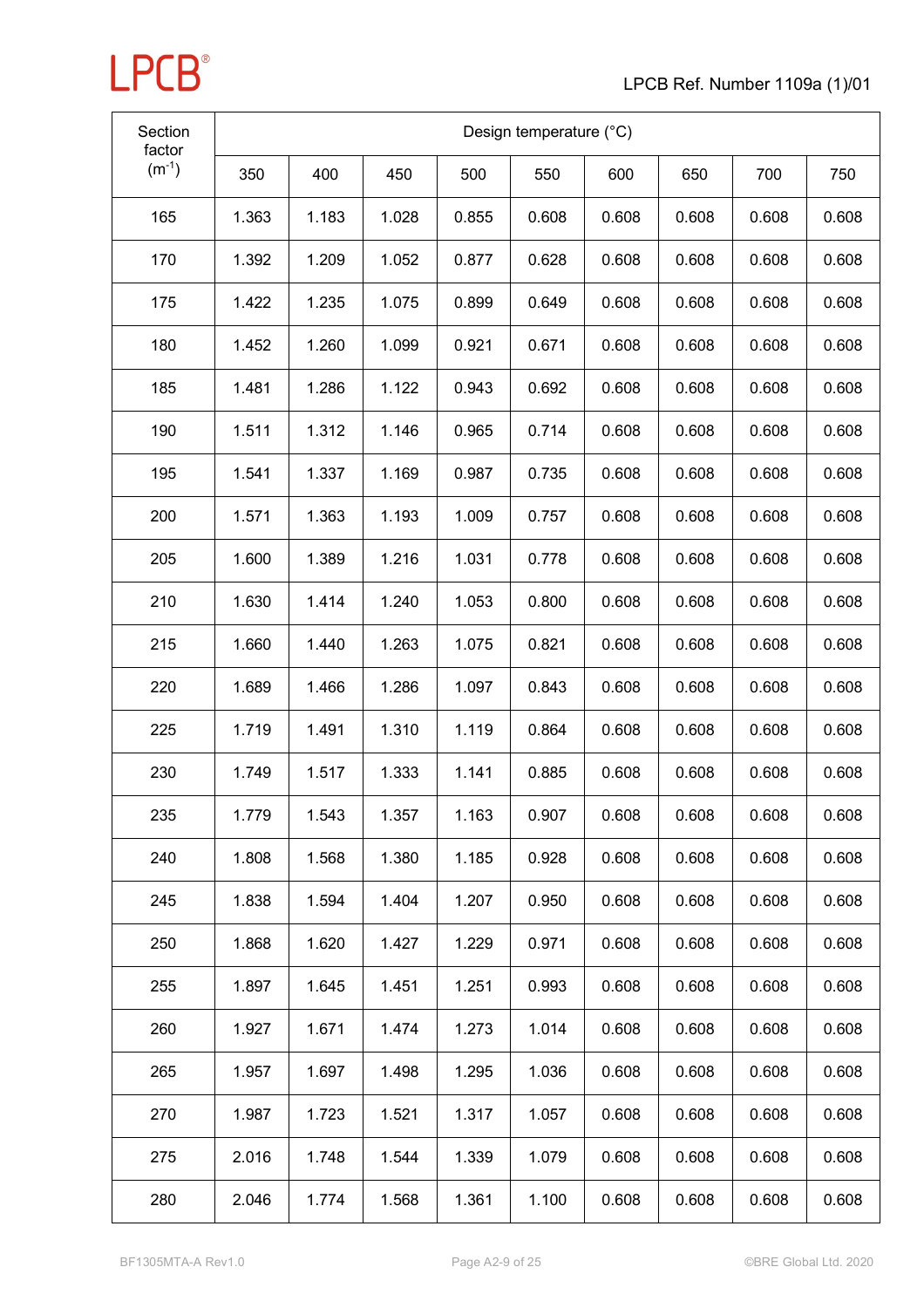

| Section<br>factor | Design temperature (°C) |       |       |       |       |       |       |       |       |  |  |
|-------------------|-------------------------|-------|-------|-------|-------|-------|-------|-------|-------|--|--|
| $(m^{-1})$        | 350                     | 400   | 450   | 500   | 550   | 600   | 650   | 700   | 750   |  |  |
| 285               | 2.076                   | 1.800 | 1.591 | 1.383 | 1.121 | 0.608 | 0.608 | 0.608 | 0.608 |  |  |
| 290               | 2.105                   | 1.825 | 1.615 | 1.406 | 1.143 | 0.628 | 0.608 | 0.608 | 0.608 |  |  |
| 295               | 2.135                   | 1.851 | 1.638 | 1.428 | 1.164 | 0.652 | 0.608 | 0.608 | 0.608 |  |  |
| 300               | 2.165                   | 1.877 | 1.662 | 1.450 | 1.186 | 0.676 | 0.608 | 0.608 | 0.608 |  |  |
| 305               | 2.195                   | 1.902 | 1.685 | 1.472 | 1.207 | 0.700 | 0.608 | 0.608 | 0.608 |  |  |
| 310               | 2.224                   | 1.928 | 1.709 | 1.494 | 1.229 | 0.723 | 0.608 | 0.608 | 0.608 |  |  |
| 315               | 2.254                   | 1.954 | 1.732 | 1.516 | 1.250 | 0.747 | 0.608 | 0.608 | 0.608 |  |  |
| 320               | 2.284                   | 1.979 | 1.756 | 1.538 | 1.272 | 0.771 | 0.614 | 0.608 | 0.608 |  |  |
| 325               | 2.313                   | 2.005 | 1.779 | 1.560 | 1.293 | 0.794 | 0.635 | 0.608 | 0.608 |  |  |
| 330               | 2.343                   | 2.031 | 1.802 | 1.582 | 1.315 | 0.818 | 0.655 | 0.608 | 0.608 |  |  |
| 335               | 2.373                   | 2.056 | 1.826 | 1.604 | 1.336 | 0.842 | 0.676 | 0.608 | 0.608 |  |  |
| 340               | 2.402                   | 2.082 | 1.849 | 1.626 | 1.357 | 0.866 | 0.697 | 0.608 | 0.608 |  |  |
| 345               | 2.432                   | 2.108 | 1.873 | 1.648 | 1.379 | 0.889 | 0.717 | 0.608 | 0.608 |  |  |
| 350               | 2.462                   | 2.133 | 1.896 | 1.670 | 1.400 | 0.913 | 0.738 | 0.608 | 0.608 |  |  |
| 355               | 2.492                   | 2.159 | 1.920 | 1.692 | 1.422 | 0.937 | 0.758 | 0.608 | 0.608 |  |  |
| 360               | 2.521                   | 2.185 | 1.943 | 1.714 | 1.443 | 0.961 | 0.779 | 0.613 | 0.608 |  |  |
| 365               | 2.551                   | 2.210 | 1.967 | 1.736 | 1.465 | 0.984 | 0.799 | 0.631 | 0.608 |  |  |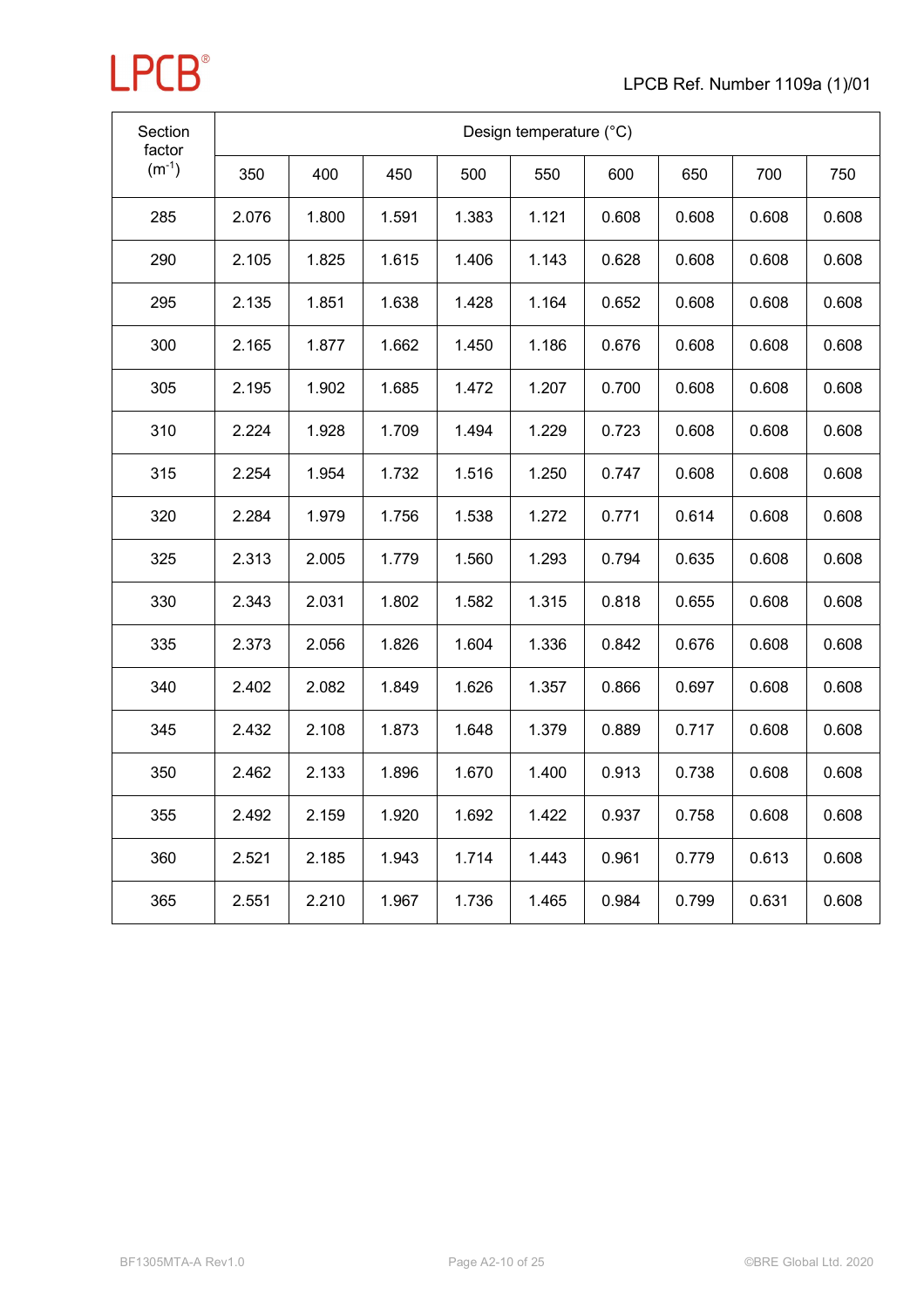

### **Table 4** Required thickness (mm) of Interchar 1190 for a fire resistance period of 60 minutes

| Section<br>factor | Design temperature (°C) |       |       |       |       |       |       |       |       |
|-------------------|-------------------------|-------|-------|-------|-------|-------|-------|-------|-------|
| $(m^{-1})$        | 350                     | 400   | 450   | 500   | 550   | 600   | 650   | 700   | 750   |
| 50                | 1.165                   | 0.873 | 0.660 | 0.608 | 0.608 | 0.608 | 0.608 | 0.608 | 0.608 |
| 55                | 1.199                   | 0.904 | 0.690 | 0.616 | 0.608 | 0.608 | 0.608 | 0.608 | 0.608 |
| 60                | 1.233                   | 0.936 | 0.721 | 0.643 | 0.608 | 0.608 | 0.608 | 0.608 | 0.608 |
| 65                | 1.267                   | 0.967 | 0.751 | 0.671 | 0.608 | 0.608 | 0.608 | 0.608 | 0.608 |
| 70                | 1.301                   | 0.999 | 0.781 | 0.699 | 0.608 | 0.608 | 0.608 | 0.608 | 0.608 |
| 75                | 1.335                   | 1.030 | 0.812 | 0.727 | 0.634 | 0.608 | 0.608 | 0.608 | 0.608 |
| 80                | 1.370                   | 1.062 | 0.842 | 0.755 | 0.660 | 0.608 | 0.608 | 0.608 | 0.608 |
| 85                | 1.404                   | 1.093 | 0.873 | 0.783 | 0.686 | 0.608 | 0.608 | 0.608 | 0.608 |
| 90                | 1.438                   | 1.124 | 0.903 | 0.811 | 0.712 | 0.613 | 0.608 | 0.608 | 0.608 |
| 95                | 1.472                   | 1.156 | 0.933 | 0.839 | 0.737 | 0.637 | 0.608 | 0.608 | 0.608 |
| 100               | 1.506                   | 1.187 | 0.964 | 0.866 | 0.763 | 0.662 | 0.608 | 0.608 | 0.608 |
| 105               | 1.540                   | 1.219 | 0.994 | 0.894 | 0.789 | 0.686 | 0.608 | 0.608 | 0.608 |
| 110               | 1.574                   | 1.250 | 1.025 | 0.922 | 0.815 | 0.710 | 0.608 | 0.608 | 0.608 |
| 115               | 1.608                   | 1.281 | 1.055 | 0.950 | 0.841 | 0.734 | 0.608 | 0.608 | 0.608 |
| 120               | 1.642                   | 1.313 | 1.085 | 0.978 | 0.867 | 0.759 | 0.614 | 0.608 | 0.608 |
| 125               | 1.677                   | 1.344 | 1.116 | 1.006 | 0.892 | 0.783 | 0.636 | 0.608 | 0.608 |
| 130               | 1.711                   | 1.376 | 1.146 | 1.034 | 0.918 | 0.807 | 0.659 | 0.608 | 0.608 |
| 135               | 1.745                   | 1.407 | 1.177 | 1.062 | 0.944 | 0.832 | 0.681 | 0.608 | 0.608 |
| 140               | 1.779                   | 1.439 | 1.207 | 1.090 | 0.970 | 0.856 | 0.704 | 0.608 | 0.608 |
| 145               | 1.813                   | 1.470 | 1.237 | 1.117 | 0.996 | 0.880 | 0.727 | 0.608 | 0.608 |
| 150               | 1.847                   | 1.501 | 1.268 | 1.145 | 1.022 | 0.905 | 0.749 | 0.608 | 0.608 |
| 155               | 1.881                   | 1.533 | 1.298 | 1.173 | 1.047 | 0.929 | 0.772 | 0.608 | 0.608 |
| 160               | 1.915                   | 1.564 | 1.329 | 1.201 | 1.073 | 0.953 | 0.794 | 0.614 | 0.608 |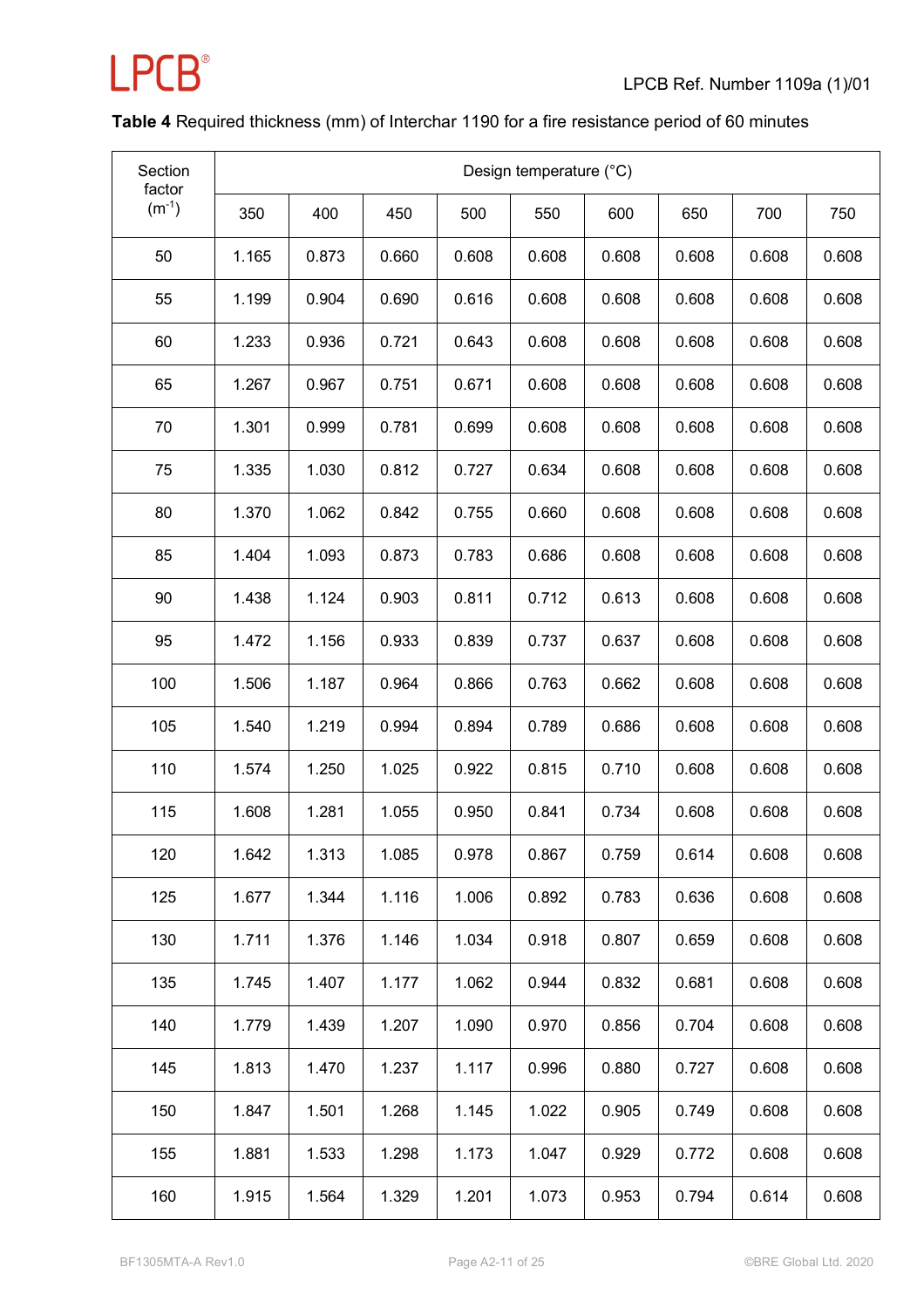

| Section<br>factor | Design temperature (°C) |       |       |       |       |       |       |       |       |
|-------------------|-------------------------|-------|-------|-------|-------|-------|-------|-------|-------|
| $(m^{-1})$        | 350                     | 400   | 450   | 500   | 550   | 600   | 650   | 700   | 750   |
| 165               | 1.949                   | 1.596 | 1.359 | 1.229 | 1.099 | 0.977 | 0.817 | 0.635 | 0.608 |
| 170               | 1.983                   | 1.627 | 1.389 | 1.257 | 1.125 | 1.002 | 0.840 | 0.657 | 0.608 |
| 175               | 2.018                   | 1.658 | 1.420 | 1.285 | 1.151 | 1.026 | 0.862 | 0.678 | 0.608 |
| 180               | 2.052                   | 1.690 | 1.450 | 1.313 | 1.177 | 1.050 | 0.885 | 0.699 | 0.608 |
| 185               | 2.086                   | 1.721 | 1.481 | 1.341 | 1.202 | 1.075 | 0.907 | 0.720 | 0.608 |
| 190               | 2.120                   | 1.753 | 1.511 | 1.368 | 1.228 | 1.099 | 0.930 | 0.742 | 0.608 |
| 195               | 2.154                   | 1.784 | 1.541 | 1.396 | 1.254 | 1.123 | 0.953 | 0.763 | 0.608 |
| 200               | 2.188                   | 1.816 | 1.572 | 1.424 | 1.280 | 1.148 | 0.975 | 0.784 | 0.608 |
| 205               | 2.222                   | 1.847 | 1.602 | 1.452 | 1.306 | 1.172 | 0.998 | 0.805 | 0.608 |
| 210               | 2.256                   | 1.878 | 1.633 | 1.480 | 1.332 | 1.196 | 1.020 | 0.827 | 0.608 |
| 215               | 2.290                   | 1.910 | 1.663 | 1.508 | 1.357 | 1.221 | 1.043 | 0.848 | 0.608 |
| 220               | 2.324                   | 1.941 | 1.693 | 1.536 | 1.383 | 1.245 | 1.066 | 0.869 | 0.608 |
| 225               | 2.359                   | 1.973 | 1.724 | 1.564 | 1.409 | 1.269 | 1.088 | 0.890 | 0.608 |
| 230               | 2.393                   | 2.004 | 1.754 | 1.591 | 1.435 | 1.293 | 1.111 | 0.912 | 0.608 |
| 235               | 2.427                   | 2.035 | 1.785 | 1.619 | 1.461 | 1.318 | 1.133 | 0.933 | 0.608 |
| 240               | 2.461                   | 2.067 | 1.815 | 1.647 | 1.487 | 1.342 | 1.156 | 0.954 | 0.608 |
| 245               | 2.495                   | 2.098 | 1.845 | 1.675 | 1.512 | 1.366 | 1.179 | 0.976 | 0.608 |
| 250               | 2.529                   | 2.130 | 1.876 | 1.703 | 1.538 | 1.391 | 1.201 | 0.997 | 0.608 |
| 255               | 2.563                   | 2.161 | 1.906 | 1.731 | 1.564 | 1.415 | 1.224 | 1.018 | 0.608 |
| 260               | 2.597                   | 2.193 | 1.937 | 1.759 | 1.590 | 1.439 | 1.246 | 1.039 | 0.608 |
| 265               | 2.631                   | 2.224 | 1.967 | 1.787 | 1.616 | 1.464 | 1.269 | 1.061 | 0.608 |
| 270               | 2.666                   | 2.255 | 1.997 | 1.815 | 1.642 | 1.488 | 1.292 | 1.082 | 0.608 |
| 275               | 2.700                   | 2.287 | 2.028 | 1.842 | 1.667 | 1.512 | 1.314 | 1.103 | 0.608 |
| 280               | 2.734                   | 2.318 | 2.058 | 1.870 | 1.693 | 1.537 | 1.337 | 1.124 | 0.608 |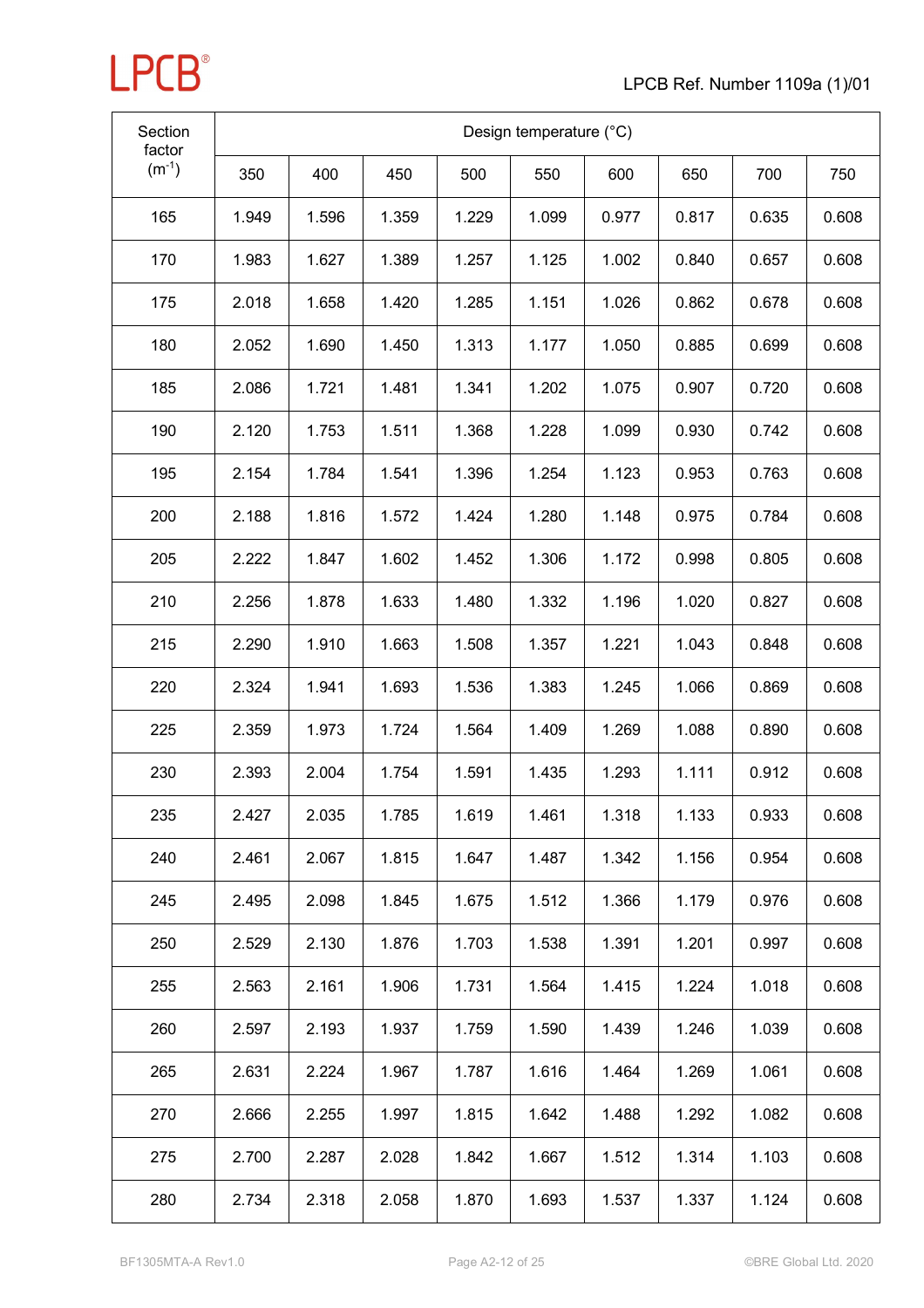

| Section<br>factor |       | Design temperature (°C) |       |       |       |       |       |       |       |  |  |  |  |
|-------------------|-------|-------------------------|-------|-------|-------|-------|-------|-------|-------|--|--|--|--|
| $(m^{-1})$        | 350   | 400                     | 450   | 500   | 550   | 600   | 650   | 700   | 750   |  |  |  |  |
| 285               | 2.768 | 2.350                   | 2.089 | 1.898 | 1.719 | 1.561 | 1.359 | 1.146 | 0.613 |  |  |  |  |
| 290               | 2.802 | 2.381                   | 2.119 | 1.926 | 1.745 | 1.585 | 1.382 | 1.167 | 0.634 |  |  |  |  |
| 295               | 2.883 | 2.413                   | 2.149 | 1.954 | 1.771 | 1.609 | 1.405 | 1.188 | 0.656 |  |  |  |  |
| 300               | 2.974 | 2.444                   | 2.180 | 1.982 | 1.797 | 1.634 | 1.427 | 1.209 | 0.678 |  |  |  |  |
| 305               | 3.065 | 2.475                   | 2.210 | 2.010 | 1.822 | 1.658 | 1.450 | 1.231 | 0.699 |  |  |  |  |
| 310               | 3.157 | 2.507                   | 2.241 | 2.038 | 1.848 | 1.682 | 1.472 | 1.252 | 0.721 |  |  |  |  |
| 315               | 3.248 | 2.538                   | 2.271 | 2.066 | 1.874 | 1.707 | 1.495 | 1.273 | 0.742 |  |  |  |  |
| 320               | 3.339 | 2.570                   | 2.301 | 2.093 | 1.900 | 1.731 | 1.518 | 1.294 | 0.764 |  |  |  |  |
| 325               | 3.431 | 2.601                   | 2.332 | 2.121 | 1.926 | 1.755 | 1.540 | 1.316 | 0.786 |  |  |  |  |
| 330               | 3.522 | 2.632                   | 2.362 | 2.149 | 1.952 | 1.780 | 1.563 | 1.337 | 0.807 |  |  |  |  |
| 335               | 3.614 | 2.664                   | 2.393 | 2.177 | 1.977 | 1.804 | 1.585 | 1.358 | 0.829 |  |  |  |  |
| 340               | 3.705 | 2.695                   | 2.423 | 2.205 | 2.003 | 1.828 | 1.608 | 1.380 | 0.850 |  |  |  |  |
| 345               | 3.795 | 2.727                   | 2.453 | 2.233 | 2.029 | 1.852 | 1.631 | 1.401 | 0.872 |  |  |  |  |
| 350               | 3.879 | 2.758                   | 2.484 | 2.261 | 2.055 | 1.877 | 1.653 | 1.422 | 0.894 |  |  |  |  |
| 355               | 3.964 | 2.790                   | 2.514 | 2.289 | 2.081 | 1.901 | 1.676 | 1.443 | 0.915 |  |  |  |  |
| 360               | 4.048 | 2.866                   | 2.545 | 2.316 | 2.107 | 1.925 | 1.698 | 1.465 | 0.937 |  |  |  |  |
| 365               | 4.133 | 3.008                   | 2.575 | 2.344 | 2.132 | 1.950 | 1.721 | 1.486 | 0.958 |  |  |  |  |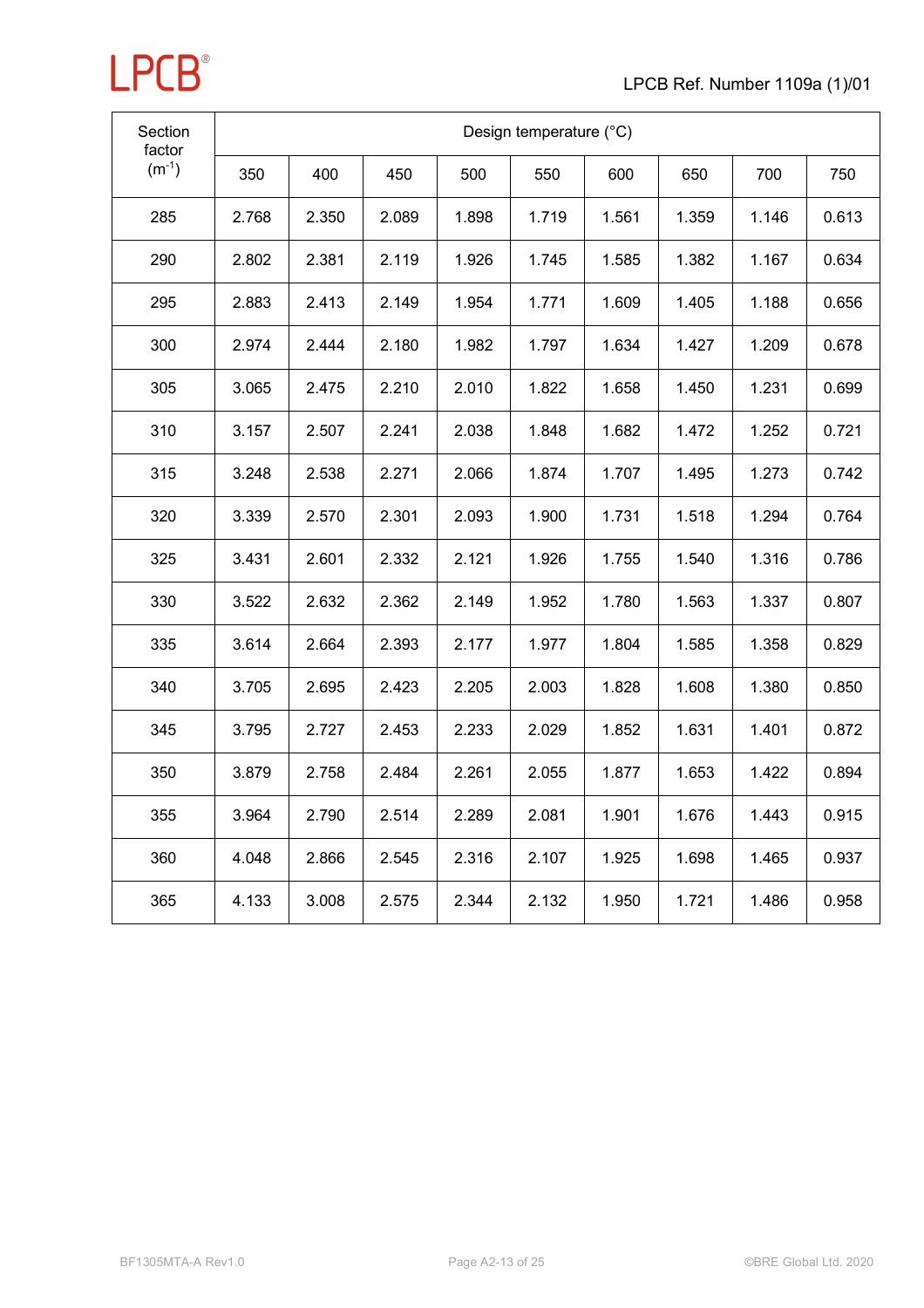

### **Table 5** Required thickness (mm) of Interchar 1190 for a fire resistance period of 75 minutes

| Section<br>factor | Design temperature (°C) |       |       |       |       |       |       |       |       |
|-------------------|-------------------------|-------|-------|-------|-------|-------|-------|-------|-------|
| $(m^{-1})$        | 350                     | 400   | 450   | 500   | 550   | 600   | 650   | 700   | 750   |
| 50                | 1.621                   | 1.286 | 1.019 | 0.713 | 0.653 | 0.608 | 0.608 | 0.608 | 0.608 |
| 55                | 1.672                   | 1.324 | 1.052 | 0.748 | 0.685 | 0.626 | 0.608 | 0.608 | 0.608 |
| 60                | 1.724                   | 1.361 | 1.085 | 0.782 | 0.717 | 0.655 | 0.608 | 0.608 | 0.608 |
| 65                | 1.775                   | 1.399 | 1.118 | 0.816 | 0.748 | 0.685 | 0.608 | 0.608 | 0.608 |
| 70                | 1.826                   | 1.437 | 1.151 | 0.851 | 0.780 | 0.715 | 0.633 | 0.608 | 0.608 |
| 75                | 1.878                   | 1.475 | 1.184 | 0.885 | 0.811 | 0.744 | 0.660 | 0.608 | 0.608 |
| 80                | 1.929                   | 1.513 | 1.217 | 0.920 | 0.843 | 0.774 | 0.687 | 0.608 | 0.608 |
| 85                | 1.980                   | 1.551 | 1.250 | 0.954 | 0.875 | 0.803 | 0.715 | 0.620 | 0.608 |
| 90                | 2.032                   | 1.589 | 1.283 | 0.988 | 0.906 | 0.833 | 0.742 | 0.646 | 0.608 |
| 95                | 2.083                   | 1.627 | 1.316 | 1.023 | 0.938 | 0.862 | 0.769 | 0.671 | 0.608 |
| 100               | 2.135                   | 1.665 | 1.350 | 1.057 | 0.970 | 0.892 | 0.796 | 0.697 | 0.608 |
| 105               | 2.186                   | 1.703 | 1.383 | 1.091 | 1.001 | 0.921 | 0.823 | 0.722 | 0.608 |
| 110               | 2.237                   | 1.741 | 1.416 | 1.126 | 1.033 | 0.951 | 0.851 | 0.747 | 0.622 |
| 115               | 2.289                   | 1.779 | 1.449 | 1.160 | 1.064 | 0.981 | 0.878 | 0.773 | 0.645 |
| 120               | 2.340                   | 1.816 | 1.482 | 1.194 | 1.096 | 1.010 | 0.905 | 0.798 | 0.668 |
| 125               | 2.391                   | 1.854 | 1.515 | 1.229 | 1.128 | 1.040 | 0.932 | 0.823 | 0.690 |
| 130               | 2.443                   | 1.892 | 1.548 | 1.263 | 1.159 | 1.069 | 0.960 | 0.849 | 0.713 |
| 135               | 2.494                   | 1.930 | 1.581 | 1.298 | 1.191 | 1.099 | 0.987 | 0.874 | 0.736 |
| 140               | 2.545                   | 1.968 | 1.614 | 1.332 | 1.222 | 1.128 | 1.014 | 0.900 | 0.759 |
| 145               | 2.597                   | 2.006 | 1.647 | 1.366 | 1.254 | 1.158 | 1.041 | 0.925 | 0.781 |
| 150               | 2.648                   | 2.044 | 1.681 | 1.401 | 1.286 | 1.188 | 1.069 | 0.950 | 0.804 |
| 155               | 2.699                   | 2.082 | 1.714 | 1.435 | 1.317 | 1.217 | 1.096 | 0.976 | 0.827 |
| 160               | 2.751                   | 2.120 | 1.747 | 1.469 | 1.349 | 1.247 | 1.123 | 1.001 | 0.850 |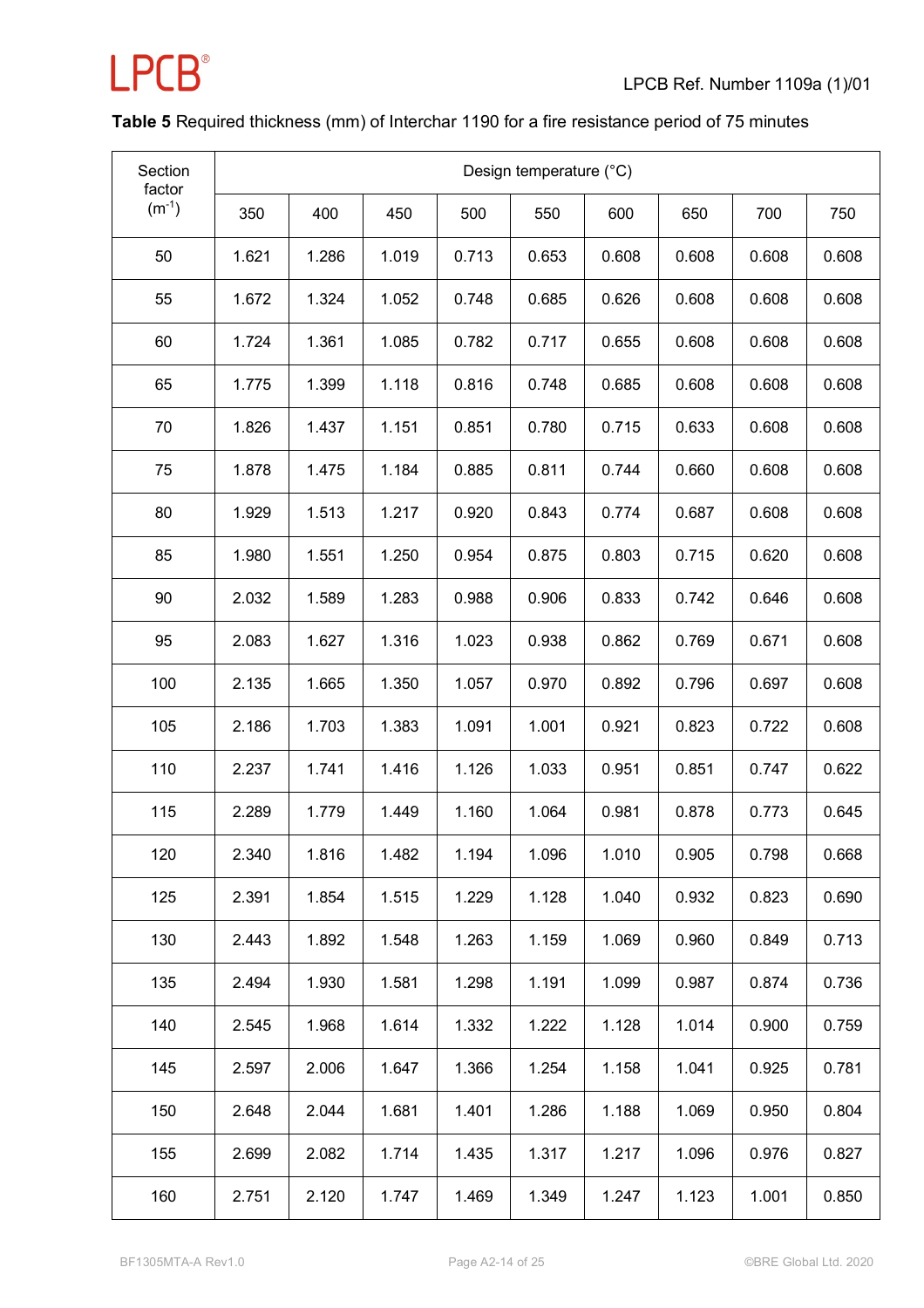

| Section<br>factor | Design temperature (°C) |       |       |       |       |       |       |       |       |
|-------------------|-------------------------|-------|-------|-------|-------|-------|-------|-------|-------|
| $(m^{-1})$        | 350                     | 400   | 450   | 500   | 550   | 600   | 650   | 700   | 750   |
| 165               | 2.802                   | 2.158 | 1.780 | 1.504 | 1.381 | 1.276 | 1.150 | 1.026 | 0.872 |
| 170               | 2.852                   | 2.196 | 1.813 | 1.538 | 1.412 | 1.306 | 1.178 | 1.052 | 0.895 |
| 175               | 2.902                   | 2.234 | 1.846 | 1.572 | 1.444 | 1.335 | 1.205 | 1.077 | 0.918 |
| 180               | 2.952                   | 2.271 | 1.879 | 1.607 | 1.475 | 1.365 | 1.232 | 1.103 | 0.940 |
| 185               | 3.002                   | 2.309 | 1.912 | 1.641 | 1.507 | 1.395 | 1.259 | 1.128 | 0.963 |
| 190               | 3.052                   | 2.347 | 1.945 | 1.676 | 1.539 | 1.424 | 1.286 | 1.153 | 0.986 |
| 195               | 3.102                   | 2.385 | 1.978 | 1.710 | 1.570 | 1.454 | 1.314 | 1.179 | 1.009 |
| 200               | 3.152                   | 2.423 | 2.011 | 1.744 | 1.602 | 1.483 | 1.341 | 1.204 | 1.031 |
| 205               | 3.203                   | 2.461 | 2.045 | 1.779 | 1.634 | 1.513 | 1.368 | 1.230 | 1.054 |
| 210               | 3.253                   | 2.499 | 2.078 | 1.813 | 1.665 | 1.542 | 1.395 | 1.255 | 1.077 |
| 215               | 3.303                   | 2.537 | 2.111 | 1.847 | 1.697 | 1.572 | 1.423 | 1.280 | 1.100 |
| 220               | 3.353                   | 2.575 | 2.144 | 1.882 | 1.728 | 1.602 | 1.450 | 1.306 | 1.122 |
| 225               | 3.403                   | 2.613 | 2.177 | 1.916 | 1.760 | 1.631 | 1.477 | 1.331 | 1.145 |
| 230               | 3.453                   | 2.651 | 2.210 | 1.950 | 1.792 | 1.661 | 1.504 | 1.356 | 1.168 |
| 235               | 3.503                   | 2.689 | 2.243 | 1.985 | 1.823 | 1.690 | 1.532 | 1.382 | 1.190 |
| 240               | 3.553                   | 2.726 | 2.276 | 2.019 | 1.855 | 1.720 | 1.559 | 1.407 | 1.213 |
| 245               | 3.603                   | 2.764 | 2.309 | 2.054 | 1.887 | 1.749 | 1.586 | 1.433 | 1.236 |
| 250               | 3.653                   | 2.802 | 2.342 | 2.088 | 1.918 | 1.779 | 1.613 | 1.458 | 1.259 |
| 255               | 3.703                   | 2.875 | 2.376 | 2.122 | 1.950 | 1.809 | 1.641 | 1.483 | 1.281 |
| 260               | 3.753                   | 2.954 | 2.409 | 2.157 | 1.981 | 1.838 | 1.668 | 1.509 | 1.304 |
| 265               | 3.820                   | 3.033 | 2.442 | 2.191 | 2.013 | 1.868 | 1.695 | 1.534 | 1.327 |
| 270               | 3.905                   | 3.112 | 2.475 | 2.225 | 2.045 | 1.897 | 1.722 | 1.559 | 1.350 |
| 275               | 3.989                   | 3.192 | 2.508 | 2.260 | 2.076 | 1.927 | 1.749 | 1.585 | 1.372 |
| 280               | 4.074                   | 3.271 | 2.541 | 2.294 | 2.108 | 1.956 | 1.777 | 1.610 | 1.395 |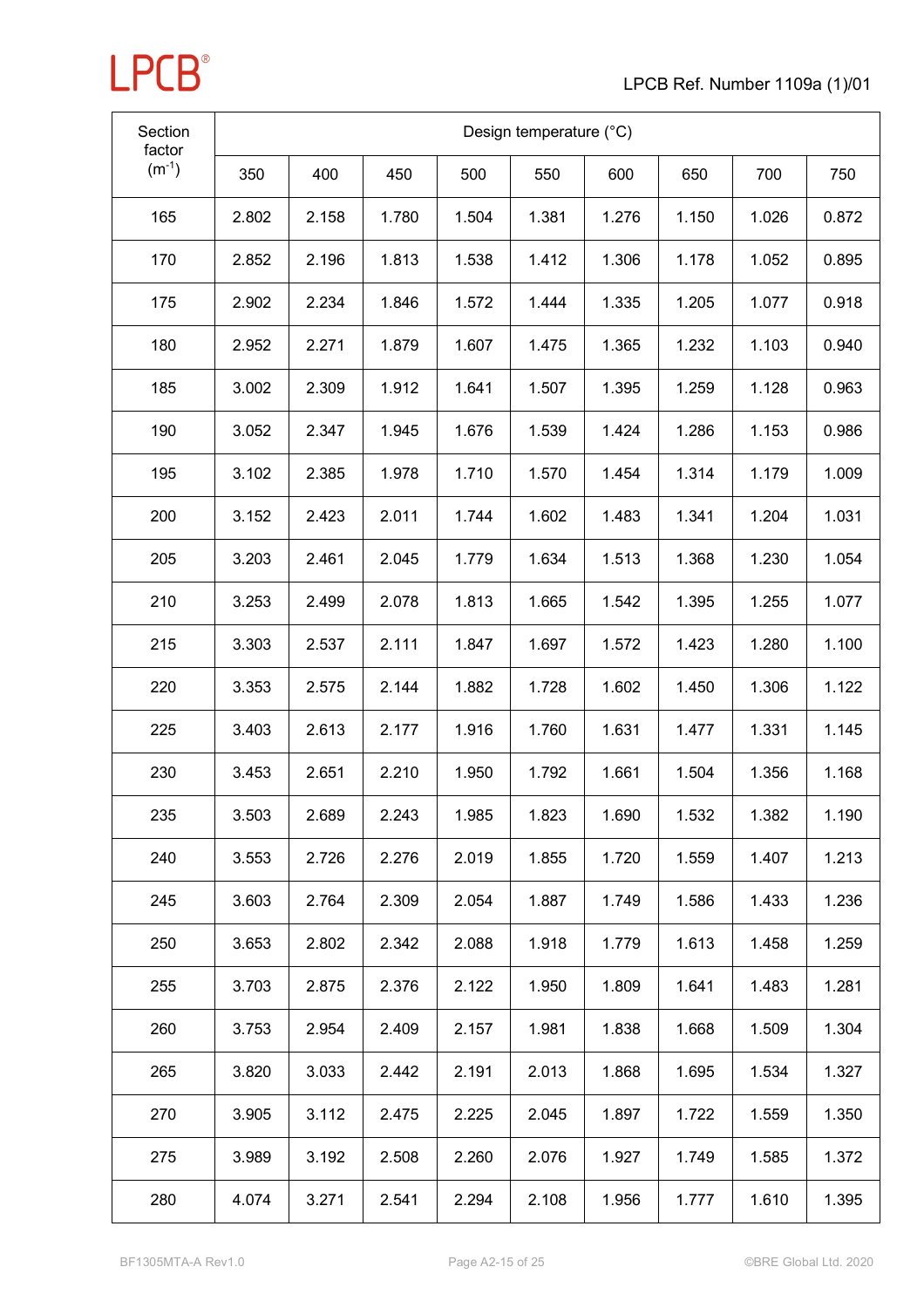

| Section<br>factor | Design temperature (°C) |       |       |       |       |       |       |       |       |
|-------------------|-------------------------|-------|-------|-------|-------|-------|-------|-------|-------|
| $(m^{-1})$        | 350                     | 400   | 450   | 500   | 550   | 600   | 650   | 700   | 750   |
| 285               | 4.158                   | 3.350 | 2.574 | 2.328 | 2.139 | 1.986 | 1.804 | 1.636 | 1.418 |
| 290               | 4.242                   | 3.429 | 2.607 | 2.363 | 2.171 | 2.016 | 1.831 | 1.661 | 1.440 |
| 295               | 4.327                   | 3.508 | 2.640 | 2.397 | 2.203 | 2.045 | 1.858 | 1.686 | 1.463 |
| 300               | 4.411                   | 3.588 | 2.673 | 2.432 | 2.234 | 2.075 | 1.886 | 1.712 | 1.486 |
| 305               | 4.495                   | 3.667 | 2.707 | 2.466 | 2.266 | 2.104 | 1.913 | 1.737 | 1.509 |
| 310               | 4.580                   | 3.746 | 2.740 | 2.500 | 2.298 | 2.134 | 1.940 | 1.762 | 1.531 |
| 315               | 4.664                   | 3.826 | 2.773 | 2.535 | 2.329 | 2.163 | 1.967 | 1.788 | 1.554 |
| 320               | 4.748                   | 3.907 | 2.806 | 2.569 | 2.361 | 2.193 | 1.995 | 1.813 | 1.577 |
| 325               | 4.873                   | 3.988 | 2.971 | 2.603 | 2.392 | 2.222 | 2.022 | 1.839 | 1.600 |
| 330               | 5.002                   | 4.069 | 3.147 | 2.638 | 2.424 | 2.252 | 2.049 | 1.864 | 1.622 |
| 335               | 5.131                   | 4.150 | 3.323 | 2.672 | 2.456 | 2.282 | 2.076 | 1.889 | 1.645 |
| 340               | 5.261                   | 4.231 | 3.499 | 2.706 | 2.487 | 2.311 | 2.104 | 1.915 | 1.668 |
| 345               | 5.390                   | 4.311 | 3.676 | 2.741 | 2.519 | 2.341 | 2.131 | 1.940 | 1.690 |
| 350               | 5.519                   | 4.392 | 3.806 | 2.775 | 2.551 | 2.370 | 2.158 | 1.966 | 1.713 |
| 355               | 5.648                   | 4.473 | 3.874 | 2.814 | 2.582 | 2.400 | 2.185 | 1.991 | 1.736 |
| 360               | 5.777                   | 4.554 | 3.942 | 2.976 | 2.614 | 2.429 | 2.212 | 2.016 | 1.759 |
| 365               | 5.906                   | 4.635 | 4.010 | 3.138 | 2.645 | 2.459 | 2.240 | 2.042 | 1.781 |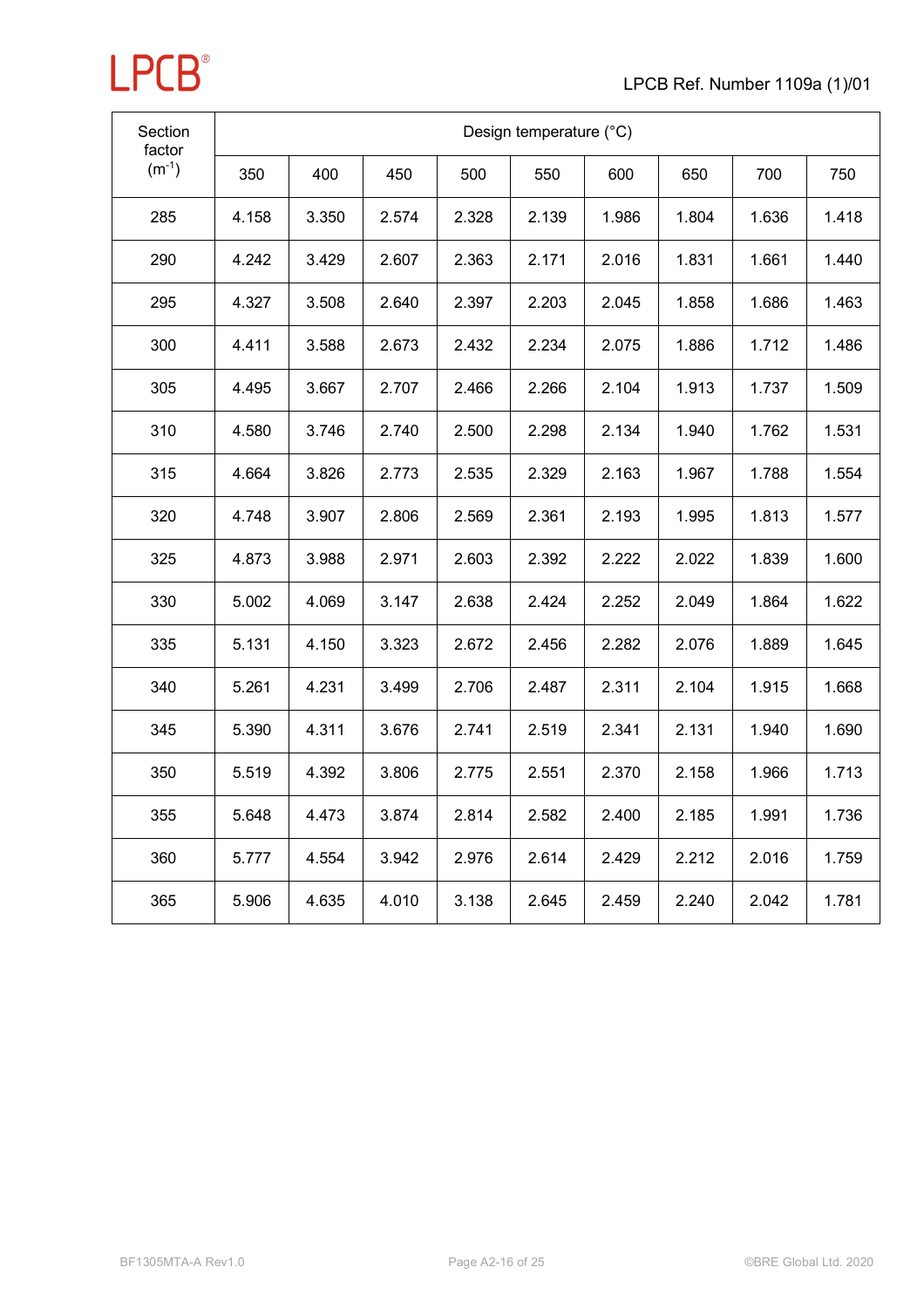

### **Table 6** Required thickness (mm) of Interchar 1190 for a fire resistance period of 90 minutes

| Section<br>factor | Design temperature (°C) |       |       |       |       |       |       |       |       |
|-------------------|-------------------------|-------|-------|-------|-------|-------|-------|-------|-------|
| $(m^{-1})$        | 350                     | 400   | 450   | 500   | 550   | 600   | 650   | 700   | 750   |
| 50                | 2.053                   | 1.683 | 1.389 | 1.144 | 0.940 | 0.706 | 0.645 | 0.608 | 0.608 |
| 55                | 2.147                   | 1.744 | 1.431 | 1.182 | 0.974 | 0.741 | 0.677 | 0.610 | 0.608 |
| 60                | 2.242                   | 1.805 | 1.474 | 1.221 | 1.008 | 0.776 | 0.710 | 0.640 | 0.608 |
| 65                | 2.336                   | 1.866 | 1.517 | 1.259 | 1.043 | 0.812 | 0.742 | 0.670 | 0.608 |
| 70                | 2.431                   | 1.927 | 1.559 | 1.298 | 1.077 | 0.847 | 0.775 | 0.701 | 0.614 |
| 75                | 2.525                   | 1.988 | 1.602 | 1.337 | 1.111 | 0.882 | 0.807 | 0.731 | 0.642 |
| 80                | 2.620                   | 2.049 | 1.645 | 1.375 | 1.146 | 0.917 | 0.840 | 0.761 | 0.669 |
| 85                | 2.714                   | 2.110 | 1.687 | 1.414 | 1.180 | 0.952 | 0.872 | 0.792 | 0.696 |
| 90                | 2.809                   | 2.171 | 1.730 | 1.452 | 1.214 | 0.988 | 0.905 | 0.822 | 0.724 |
| 95                | 2.860                   | 2.232 | 1.773 | 1.491 | 1.248 | 1.023 | 0.937 | 0.853 | 0.751 |
| 100               | 2.912                   | 2.293 | 1.816 | 1.530 | 1.283 | 1.058 | 0.970 | 0.883 | 0.778 |
| 105               | 2.964                   | 2.354 | 1.858 | 1.568 | 1.317 | 1.093 | 1.002 | 0.913 | 0.806 |
| 110               | 3.016                   | 2.415 | 1.901 | 1.607 | 1.351 | 1.129 | 1.035 | 0.944 | 0.833 |
| 115               | 3.067                   | 2.476 | 1.944 | 1.645 | 1.386 | 1.164 | 1.067 | 0.974 | 0.860 |
| 120               | 3.119                   | 2.537 | 1.986 | 1.684 | 1.420 | 1.199 | 1.099 | 1.004 | 0.888 |
| 125               | 3.171                   | 2.598 | 2.029 | 1.723 | 1.454 | 1.234 | 1.132 | 1.035 | 0.915 |
| 130               | 3.223                   | 2.659 | 2.072 | 1.761 | 1.488 | 1.269 | 1.164 | 1.065 | 0.943 |
| 135               | 3.274                   | 2.720 | 2.114 | 1.800 | 1.523 | 1.305 | 1.197 | 1.095 | 0.970 |
| 140               | 3.326                   | 2.781 | 2.157 | 1.838 | 1.557 | 1.340 | 1.229 | 1.126 | 0.997 |
| 145               | 3.378                   | 2.835 | 2.200 | 1.877 | 1.591 | 1.375 | 1.262 | 1.156 | 1.025 |
| 150               | 3.430                   | 2.885 | 2.242 | 1.915 | 1.626 | 1.410 | 1.294 | 1.186 | 1.052 |
| 155               | 3.482                   | 2.935 | 2.285 | 1.954 | 1.660 | 1.446 | 1.327 | 1.217 | 1.079 |
| 160               | 3.533                   | 2.984 | 2.328 | 1.993 | 1.694 | 1.481 | 1.359 | 1.247 | 1.107 |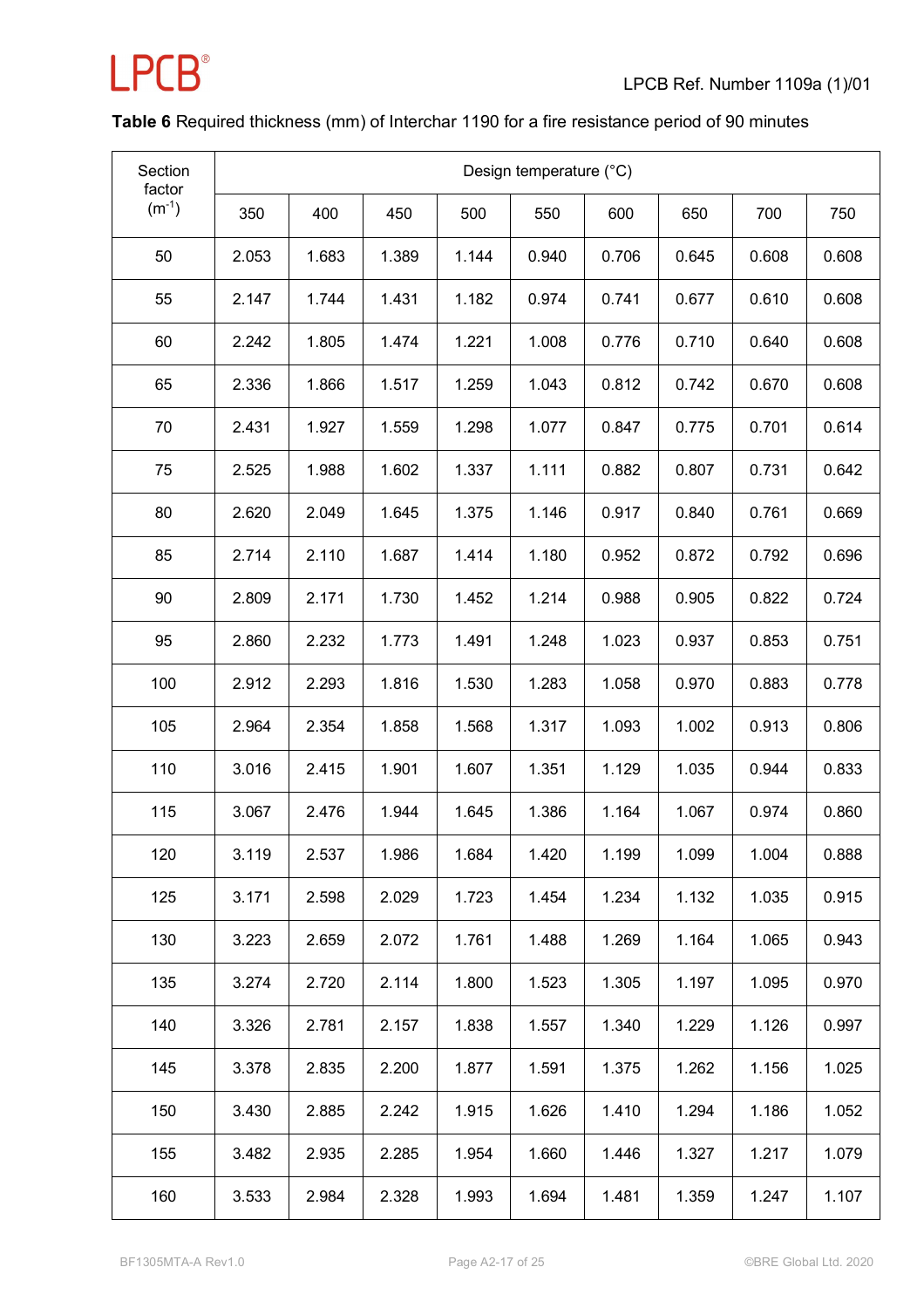

| Section<br>factor | Design temperature (°C) |       |       |       |       |       |       |       |       |
|-------------------|-------------------------|-------|-------|-------|-------|-------|-------|-------|-------|
| $(m^{-1})$        | 350                     | 400   | 450   | 500   | 550   | 600   | 650   | 700   | 750   |
| 165               | 3.585                   | 3.034 | 2.370 | 2.031 | 1.729 | 1.516 | 1.392 | 1.277 | 1.134 |
| 170               | 3.637                   | 3.083 | 2.413 | 2.070 | 1.763 | 1.551 | 1.424 | 1.308 | 1.162 |
| 175               | 3.689                   | 3.133 | 2.456 | 2.108 | 1.797 | 1.587 | 1.457 | 1.338 | 1.189 |
| 180               | 3.740                   | 3.182 | 2.498 | 2.147 | 1.831 | 1.622 | 1.489 | 1.368 | 1.216 |
| 185               | 3.800                   | 3.232 | 2.541 | 2.186 | 1.866 | 1.657 | 1.521 | 1.399 | 1.244 |
| 190               | 3.880                   | 3.281 | 2.584 | 2.224 | 1.900 | 1.692 | 1.554 | 1.429 | 1.271 |
| 195               | 3.960                   | 3.331 | 2.626 | 2.263 | 1.934 | 1.727 | 1.586 | 1.459 | 1.298 |
| 200               | 4.039                   | 3.380 | 2.669 | 2.301 | 1.969 | 1.763 | 1.619 | 1.490 | 1.326 |
| 205               | 4.119                   | 3.430 | 2.712 | 2.340 | 2.003 | 1.798 | 1.651 | 1.520 | 1.353 |
| 210               | 4.199                   | 3.479 | 2.754 | 2.378 | 2.037 | 1.833 | 1.684 | 1.550 | 1.381 |
| 215               | 4.279                   | 3.529 | 2.797 | 2.417 | 2.071 | 1.868 | 1.716 | 1.581 | 1.408 |
| 220               | 4.359                   | 3.578 | 2.861 | 2.456 | 2.106 | 1.904 | 1.749 | 1.611 | 1.435 |
| 225               | 4.438                   | 3.628 | 2.932 | 2.494 | 2.140 | 1.939 | 1.781 | 1.641 | 1.463 |
| 230               | 4.518                   | 3.677 | 3.002 | 2.533 | 2.174 | 1.974 | 1.814 | 1.672 | 1.490 |
| 235               | 4.598                   | 3.727 | 3.073 | 2.571 | 2.209 | 2.009 | 1.846 | 1.702 | 1.517 |
| 240               | 4.678                   | 3.776 | 3.144 | 2.610 | 2.243 | 2.044 | 1.879 | 1.732 | 1.545 |
| 245               | 4.758                   | 3.851 | 3.215 | 2.649 | 2.277 | 2.080 | 1.911 | 1.763 | 1.572 |
| 250               | 4.878                   | 3.927 | 3.286 | 2.687 | 2.311 | 2.115 | 1.943 | 1.793 | 1.599 |
| 255               | 4.998                   | 4.002 | 3.357 | 2.726 | 2.346 | 2.150 | 1.976 | 1.823 | 1.627 |
| 260               | 5.118                   | 4.078 | 3.428 | 2.764 | 2.380 | 2.185 | 2.008 | 1.854 | 1.654 |
| 265               | 5.238                   | 4.153 | 3.499 | 2.803 | 2.414 | 2.221 | 2.041 | 1.884 | 1.682 |
| 270               | 5.357                   | 4.228 | 3.570 | 2.887 | 2.449 | 2.256 | 2.073 | 1.914 | 1.709 |
| 275               | 5.477                   | 4.304 | 3.641 | 2.979 | 2.483 | 2.291 | 2.106 | 1.945 | 1.736 |
| 280               | 5.597                   | 4.379 | 3.712 | 3.071 | 2.517 | 2.326 | 2.138 | 1.975 | 1.764 |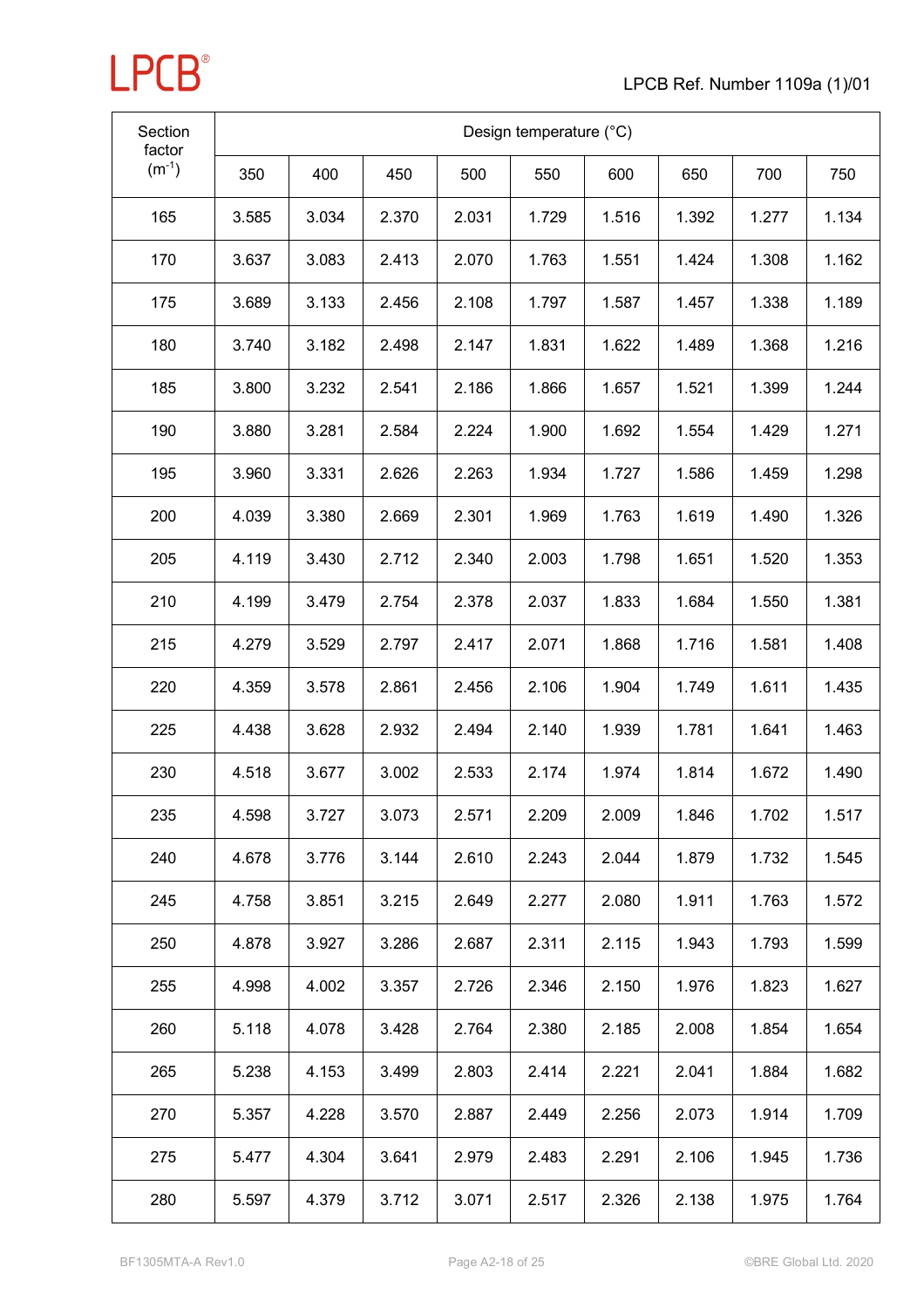

| Section<br>factor | Design temperature (°C) |       |       |       |       |       |       |       |       |
|-------------------|-------------------------|-------|-------|-------|-------|-------|-------|-------|-------|
| $(m^{-1})$        | 350                     | 400   | 450   | 500   | 550   | 600   | 650   | 700   | 750   |
| 285               | 5.717                   | 4.455 | 3.783 | 3.163 | 2.552 | 2.361 | 2.171 | 2.005 | 1.791 |
| 290               | 5.837                   | 4.530 | 3.860 | 3.255 | 2.586 | 2.397 | 2.203 | 2.036 | 1.818 |
| 295               | 5.957                   | 4.605 | 3.937 | 3.347 | 2.620 | 2.432 | 2.236 | 2.066 | 1.846 |
| 300               | 6.076                   | 4.681 | 4.014 | 3.439 | 2.654 | 2.467 | 2.268 | 2.096 | 1.873 |
| 305               | 6.196                   | 4.757 | 4.091 | 3.531 | 2.689 | 2.502 | 2.301 | 2.127 | 1.901 |
| 310               | 6.316                   | 4.911 | 4.168 | 3.622 | 2.723 | 2.538 | 2.333 | 2.157 | 1.928 |
| 315               | 6.436                   | 5.065 | 4.245 | 3.714 | 2.757 | 2.573 | 2.365 | 2.187 | 1.955 |
| 320               | 6.556                   | 5.220 | 4.322 | 3.800 | 2.792 | 2.608 | 2.398 | 2.218 | 1.983 |
| 325               | 6.675                   | 5.374 | 4.399 | 3.874 | 2.898 | 2.643 | 2.430 | 2.248 | 2.010 |
| 330               | 6.795                   | 5.529 | 4.476 | 3.948 | 3.074 | 2.678 | 2.463 | 2.279 | 2.037 |
| 335               | 6.915                   | 5.683 | 4.553 | 4.022 | 3.250 | 2.714 | 2.495 | 2.309 | 2.065 |
| 340               | 7.035                   | 5.838 | 4.630 | 4.095 | 3.425 | 2.749 | 2.528 | 2.339 | 2.092 |
| 345               | 7.155                   | 5.992 | 4.707 | 4.169 | 3.601 | 2.784 | 2.560 | 2.370 | 2.119 |
| 350               | 7.274                   | 6.147 | 4.819 | 4.243 | 3.777 | 2.857 | 2.593 | 2.400 | 2.147 |
| 355               | 7.394                   | 6.301 | 4.987 | 4.316 | 3.849 | 3.014 | 2.625 | 2.430 | 2.174 |
| 360               | 7.514                   | 6.455 | 5.155 | 4.390 | 3.921 | 3.170 | 2.658 | 2.461 | 2.202 |
| 365               |                         | 6.610 | 5.324 | 4.464 | 3.993 | 3.326 | 2.690 | 2.491 | 2.229 |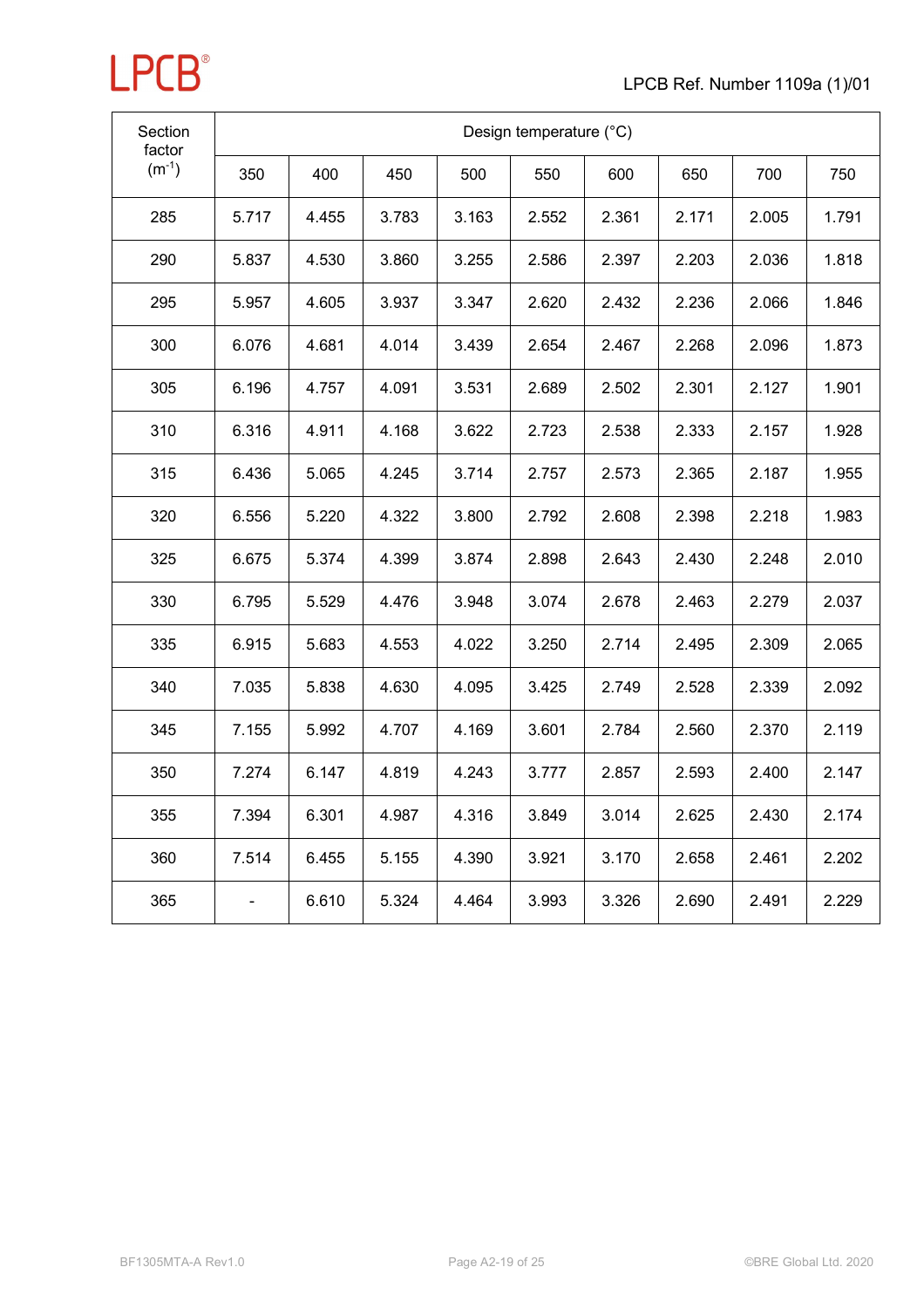

### **Table 7** Required thickness (mm) of Interchar 1190 for a fire resistance period of 105 minutes

| Section<br>factor | Design temperature (°C) |       |       |       |       |       |       |       |       |
|-------------------|-------------------------|-------|-------|-------|-------|-------|-------|-------|-------|
| $(m^{-1})$        | 350                     | 400   | 450   | 500   | 550   | 600   | 650   | 700   | 750   |
| 50                | 2.484                   | 2.065 | 1.739 | 1.474 | 1.245 | 1.051 | 0.879 | 0.694 | 0.608 |
| 55                | 2.622                   | 2.165 | 1.813 | 1.527 | 1.288 | 1.091 | 0.914 | 0.729 | 0.638 |
| 60                | 2.760                   | 2.264 | 1.886 | 1.580 | 1.332 | 1.131 | 0.950 | 0.764 | 0.670 |
| 65                | 2.869                   | 2.363 | 1.960 | 1.633 | 1.376 | 1.172 | 0.985 | 0.799 | 0.702 |
| 70                | 2.962                   | 2.462 | 2.033 | 1.686 | 1.419 | 1.212 | 1.020 | 0.835 | 0.735 |
| 75                | 3.055                   | 2.562 | 2.107 | 1.739 | 1.463 | 1.252 | 1.055 | 0.870 | 0.767 |
| 80                | 3.148                   | 2.661 | 2.181 | 1.792 | 1.507 | 1.292 | 1.091 | 0.905 | 0.799 |
| 85                | 3.241                   | 2.760 | 2.254 | 1.845 | 1.550 | 1.333 | 1.126 | 0.940 | 0.831 |
| 90                | 3.335                   | 2.840 | 2.328 | 1.898 | 1.594 | 1.373 | 1.161 | 0.975 | 0.864 |
| 95                | 3.428                   | 2.902 | 2.402 | 1.951 | 1.637 | 1.413 | 1.196 | 1.011 | 0.896 |
| 100               | 3.521                   | 2.963 | 2.475 | 2.004 | 1.681 | 1.453 | 1.231 | 1.046 | 0.928 |
| 105               | 3.614                   | 3.025 | 2.549 | 2.057 | 1.725 | 1.494 | 1.267 | 1.081 | 0.961 |
| 110               | 3.707                   | 3.087 | 2.622 | 2.110 | 1.768 | 1.534 | 1.302 | 1.116 | 0.993 |
| 115               | 3.938                   | 3.148 | 2.696 | 2.163 | 1.812 | 1.574 | 1.337 | 1.151 | 1.025 |
| 120               | 4.581                   | 3.210 | 2.770 | 2.216 | 1.855 | 1.614 | 1.372 | 1.187 | 1.057 |
| 125               | 5.070                   | 3.271 | 2.832 | 2.269 | 1.899 | 1.655 | 1.408 | 1.222 | 1.090 |
| 130               | 5.501                   | 3.333 | 2.881 | 2.322 | 1.943 | 1.695 | 1.443 | 1.257 | 1.122 |
| 135               | 5.933                   | 3.395 | 2.931 | 2.375 | 1.986 | 1.735 | 1.478 | 1.292 | 1.154 |
| 140               | 6.364                   | 3.456 | 2.981 | 2.428 | 2.030 | 1.775 | 1.513 | 1.328 | 1.186 |
| 145               | 6.795                   | 3.518 | 3.030 | 2.481 | 2.074 | 1.816 | 1.549 | 1.363 | 1.219 |
| 150               | 7.226                   | 3.579 | 3.080 | 2.534 | 2.117 | 1.856 | 1.584 | 1.398 | 1.251 |
| 155               |                         | 3.641 | 3.129 | 2.587 | 2.161 | 1.896 | 1.619 | 1.433 | 1.283 |
| 160               |                         | 3.703 | 3.179 | 2.640 | 2.204 | 1.937 | 1.654 | 1.468 | 1.316 |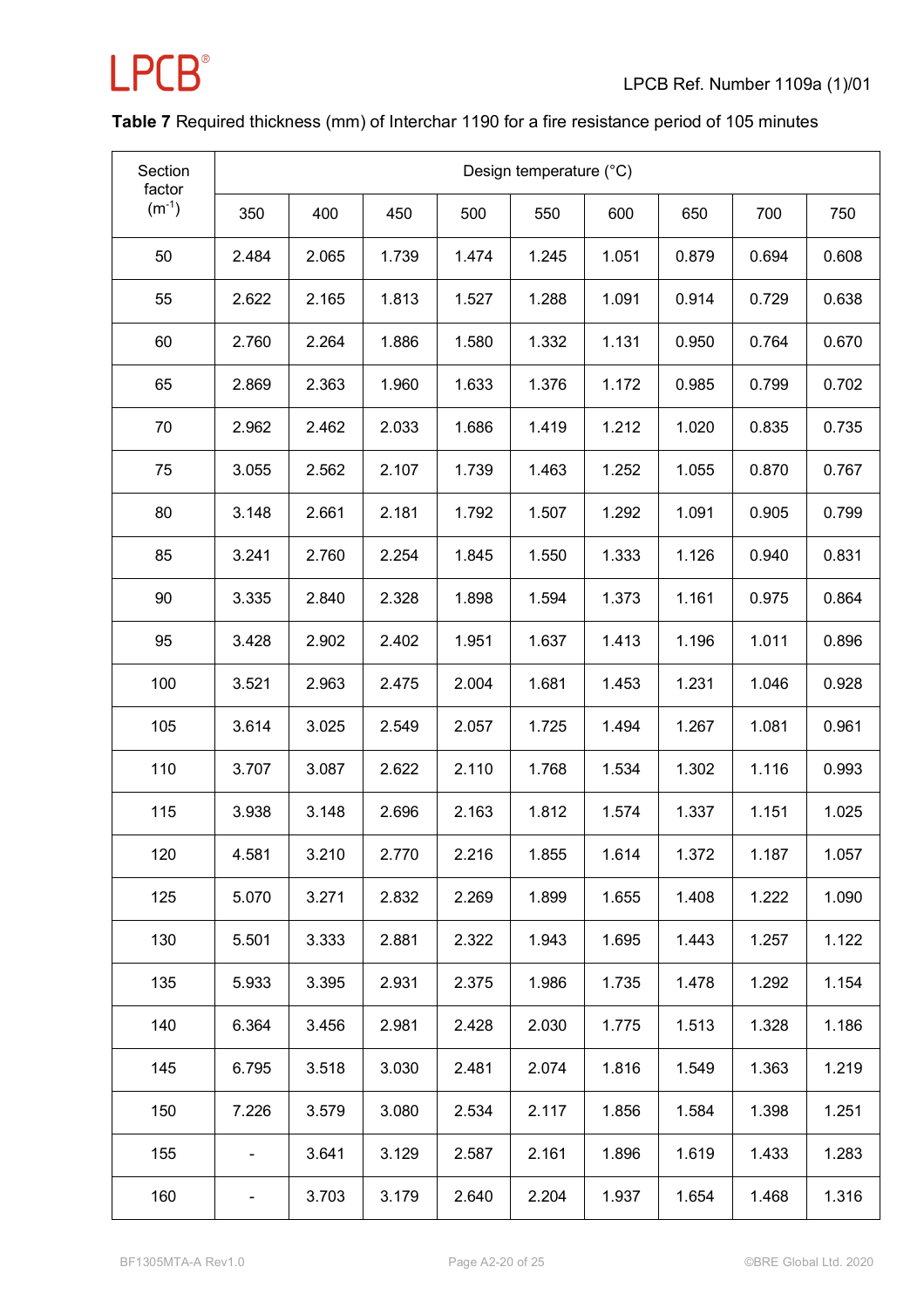

| Section<br>factor | Design temperature (°C) |       |       |       |       |       |       |       |       |
|-------------------|-------------------------|-------|-------|-------|-------|-------|-------|-------|-------|
| $(m^{-1})$        | 350                     | 400   | 450   | 500   | 550   | 600   | 650   | 700   | 750   |
| 165               |                         | 3.764 | 3.229 | 2.693 | 2.248 | 1.977 | 1.690 | 1.504 | 1.348 |
| 170               |                         | 3.829 | 3.278 | 2.746 | 2.292 | 2.017 | 1.725 | 1.539 | 1.380 |
| 175               |                         | 3.894 | 3.328 | 2.799 | 2.335 | 2.057 | 1.760 | 1.574 | 1.412 |
| 180               |                         | 3.959 | 3.377 | 2.858 | 2.379 | 2.098 | 1.795 | 1.609 | 1.445 |
| 185               |                         | 4.025 | 3.427 | 2.918 | 2.423 | 2.138 | 1.830 | 1.644 | 1.477 |
| 190               |                         | 4.090 | 3.476 | 2.979 | 2.466 | 2.178 | 1.866 | 1.680 | 1.509 |
| 195               | -                       | 4.155 | 3.526 | 3.039 | 2.510 | 2.218 | 1.901 | 1.715 | 1.541 |
| 200               |                         | 4.221 | 3.576 | 3.100 | 2.553 | 2.259 | 1.936 | 1.750 | 1.574 |
| 205               |                         | 4.286 | 3.625 | 3.160 | 2.597 | 2.299 | 1.971 | 1.785 | 1.606 |
| 210               |                         | 4.352 | 3.675 | 3.220 | 2.641 | 2.339 | 2.007 | 1.820 | 1.638 |
| 215               |                         | 4.417 | 3.724 | 3.281 | 2.684 | 2.379 | 2.042 | 1.856 | 1.670 |
| 220               |                         | 4.482 | 3.774 | 3.341 | 2.728 | 2.420 | 2.077 | 1.891 | 1.703 |
| 225               |                         | 4.548 | 3.848 | 3.402 | 2.771 | 2.460 | 2.112 | 1.926 | 1.735 |
| 230               | -                       | 4.613 | 3.923 | 3.462 | 2.819 | 2.500 | 2.148 | 1.961 | 1.767 |
| 235               |                         | 4.678 | 3.998 | 3.522 | 2.890 | 2.540 | 2.183 | 1.996 | 1.800 |
| 240               |                         | 4.744 | 4.074 | 3.583 | 2.960 | 2.581 | 2.218 | 2.032 | 1.832 |
| 245               | -                       | 5.471 | 4.149 | 3.643 | 3.031 | 2.621 | 2.253 | 2.067 | 1.864 |
| 250               | ۰                       | 6.348 | 4.224 | 3.704 | 3.101 | 2.661 | 2.288 | 2.102 | 1.896 |
| 255               | -                       | 7.224 | 4.300 | 3.764 | 3.172 | 2.701 | 2.324 | 2.137 | 1.929 |
| 260               |                         |       | 4.375 | 3.830 | 3.242 | 2.742 | 2.359 | 2.173 | 1.961 |
| 265               |                         | -     | 4.450 | 3.898 | 3.313 | 2.782 | 2.394 | 2.208 | 1.993 |
| 270               |                         | -     | 4.526 | 3.966 | 3.383 | 2.839 | 2.429 | 2.243 | 2.025 |
| 275               |                         | -     | 4.601 | 4.034 | 3.454 | 2.930 | 2.465 | 2.278 | 2.058 |
| 280               |                         | ۰     | 4.676 | 4.101 | 3.524 | 3.020 | 2.500 | 2.313 | 2.090 |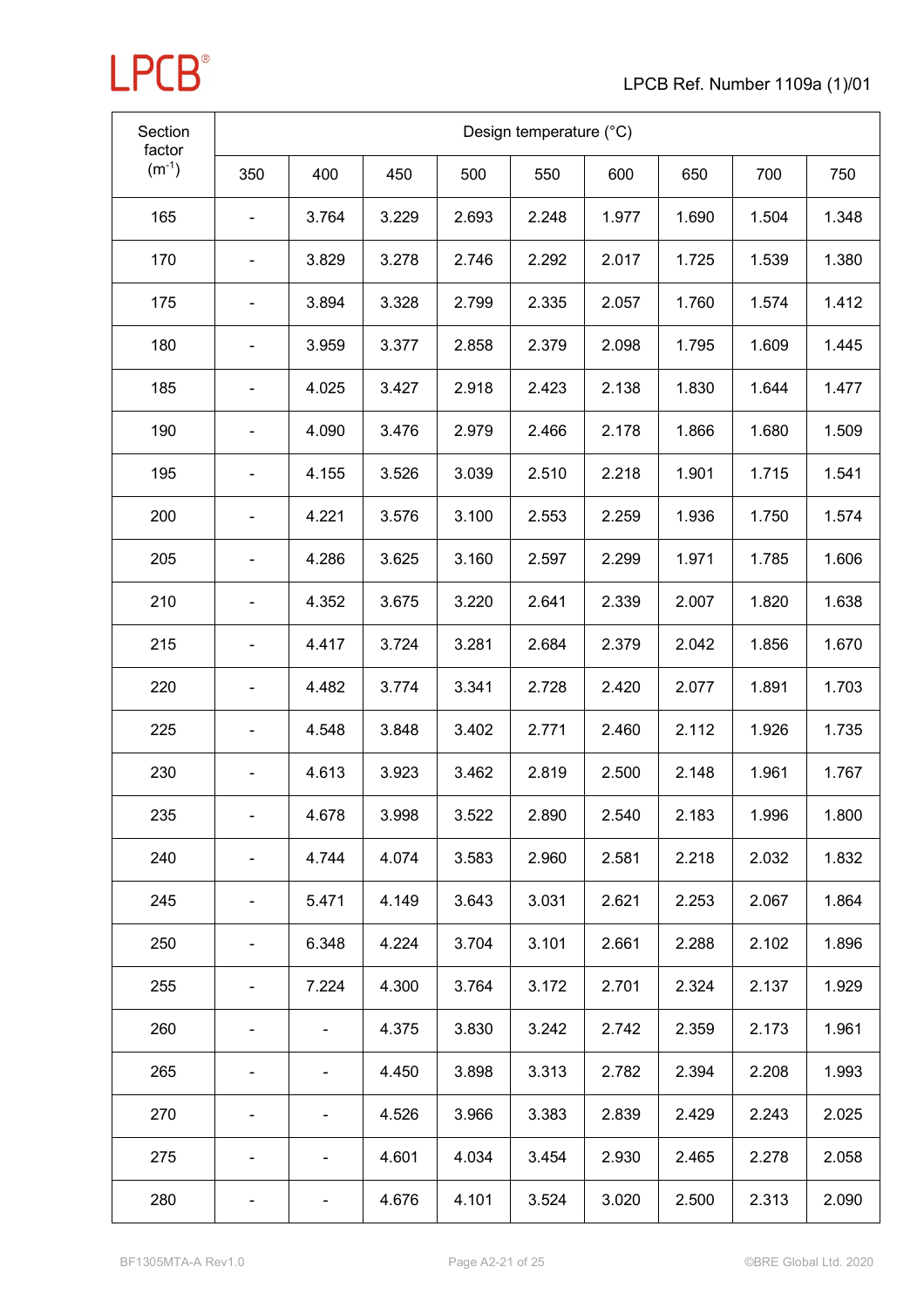

| Section<br>factor | Design temperature (°C) |                |       |       |       |       |       |       |       |
|-------------------|-------------------------|----------------|-------|-------|-------|-------|-------|-------|-------|
| $(m^{-1})$        | 350                     | 400            | 450   | 500   | 550   | 600   | 650   | 700   | 750   |
| 285               |                         |                | 4.752 | 4.169 | 3.595 | 3.110 | 2.535 | 2.349 | 2.122 |
| 290               |                         |                | 4.910 | 4.237 | 3.666 | 3.200 | 2.570 | 2.384 | 2.154 |
| 295               |                         |                | 5.073 | 4.305 | 3.736 | 3.290 | 2.606 | 2.419 | 2.187 |
| 300               |                         |                | 5.235 | 4.373 | 3.812 | 3.381 | 2.641 | 2.454 | 2.219 |
| 305               |                         |                | 5.398 | 4.441 | 3.897 | 3.471 | 2.676 | 2.489 | 2.251 |
| 310               |                         |                | 5.561 | 4.508 | 3.981 | 3.561 | 2.711 | 2.525 | 2.284 |
| 315               |                         |                | 5.724 | 4.576 | 4.066 | 3.651 | 2.747 | 2.560 | 2.316 |
| 320               |                         | $\blacksquare$ | 5.886 | 4.644 | 4.150 | 3.741 | 2.782 | 2.595 | 2.348 |
| 325               |                         | ÷.             | 6.049 | 4.712 | 4.235 | 3.829 | 2.849 | 2.630 | 2.380 |
| 330               |                         | ÷,             | 6.212 | 4.828 | 4.319 | 3.914 | 3.016 | 2.665 | 2.413 |
| 335               |                         | $\blacksquare$ | 6.374 | 5.033 | 4.404 | 4.000 | 3.182 | 2.701 | 2.445 |
| 340               |                         | $\blacksquare$ | 6.537 | 5.238 | 4.488 | 4.086 | 3.349 | 2.736 | 2.477 |
| 345               |                         |                | 6.700 | 5.443 | 4.573 | 4.172 | 3.516 | 2.771 | 2.509 |
| 350               |                         |                | 6.862 | 5.648 | 4.657 | 4.257 | 3.682 | 2.806 | 2.542 |
| 355               |                         |                | 7.025 | 5.853 | 4.742 | 4.343 | 3.815 | 2.938 | 2.574 |
| 360               |                         |                | 7.188 | 6.058 | 4.935 | 4.429 | 3.901 | 3.076 | 2.606 |
| 365               |                         |                | 7.351 | 6.263 | 5.148 | 4.514 | 3.988 | 3.214 | 2.639 |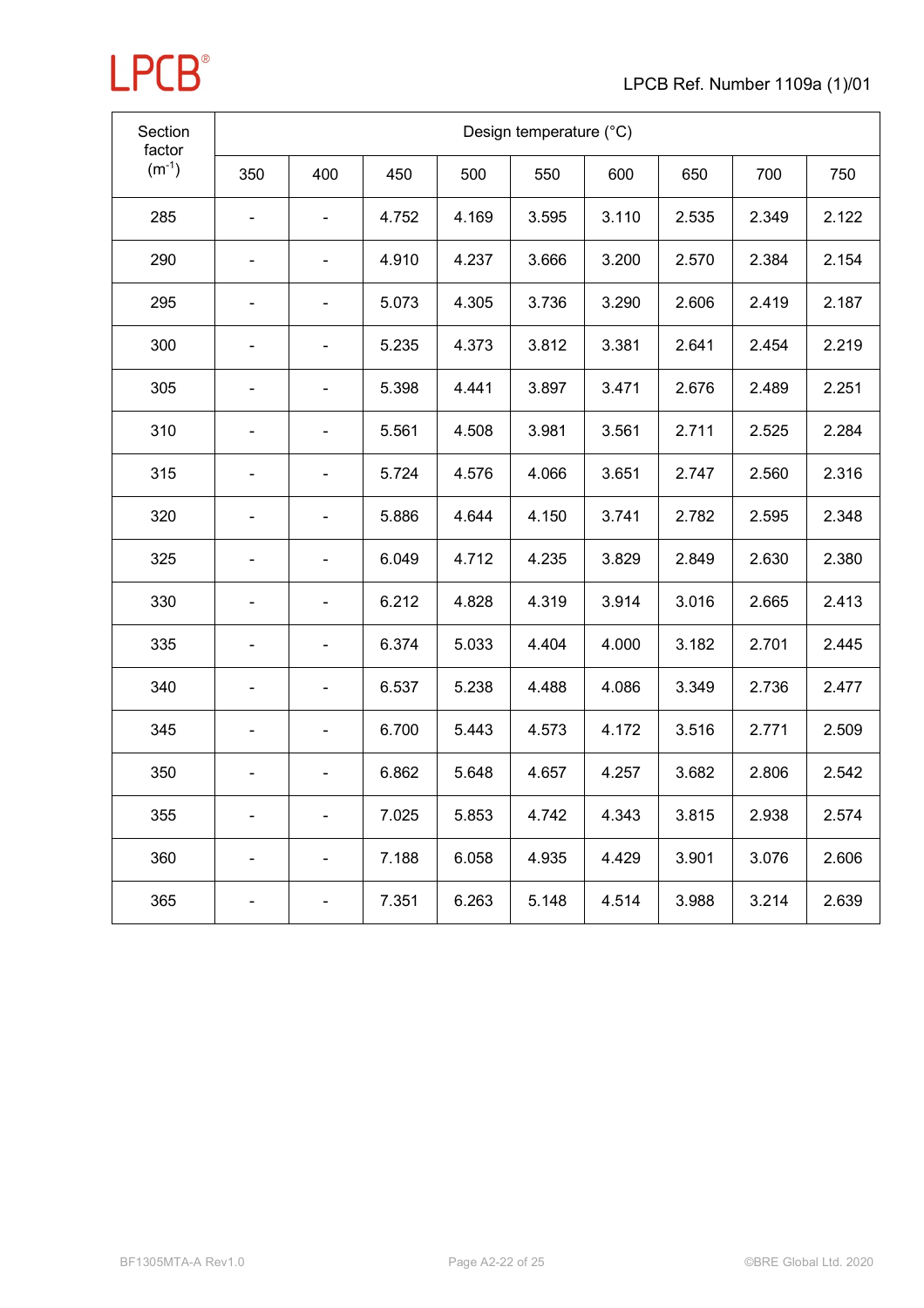

### **Table 8** Required thickness (mm) of Interchar 1190 for a fire resistance period of 120 minutes

| Section<br>factor | Design temperature (°C) |       |       |       |       |       |       |       |       |  |  |  |
|-------------------|-------------------------|-------|-------|-------|-------|-------|-------|-------|-------|--|--|--|
| $(m^{-1})$        | 350                     | 400   | 450   | 500   | 550   | 600   | 650   | 700   | 750   |  |  |  |
| 50                | 2.890                   | 2.448 | 2.086 | 1.789 | 1.538 | 1.321 | 1.145 | 0.945 | 0.686 |  |  |  |
| 55                | 3.027                   | 2.586 | 2.194 | 1.874 | 1.603 | 1.373 | 1.190 | 0.985 | 0.723 |  |  |  |
| 60                | 3.164                   | 2.723 | 2.302 | 1.958 | 1.668 | 1.426 | 1.235 | 1.025 | 0.760 |  |  |  |
| 65                | 3.301                   | 2.846 | 2.410 | 2.042 | 1.734 | 1.478 | 1.279 | 1.066 | 0.798 |  |  |  |
| 70                | 3.438                   | 2.947 | 2.519 | 2.127 | 1.799 | 1.530 | 1.324 | 1.106 | 0.835 |  |  |  |
| 75                | 3.575                   | 3.047 | 2.627 | 2.211 | 1.864 | 1.583 | 1.369 | 1.146 | 0.872 |  |  |  |
| 80                | 3.711                   | 3.147 | 2.735 | 2.296 | 1.929 | 1.635 | 1.414 | 1.187 | 0.910 |  |  |  |
| 85                | 3.876                   | 3.247 | 2.832 | 2.380 | 1.994 | 1.687 | 1.459 | 1.227 | 0.947 |  |  |  |
| 90                | 4.065                   | 3.348 | 2.906 | 2.465 | 2.059 | 1.740 | 1.504 | 1.267 | 0.984 |  |  |  |
| 95                | 4.254                   | 3.448 | 2.980 | 2.549 | 2.124 | 1.792 | 1.548 | 1.308 | 1.021 |  |  |  |
| 100               | 4.443                   | 3.548 | 3.054 | 2.634 | 2.189 | 1.844 | 1.593 | 1.348 | 1.059 |  |  |  |
| 105               | 4.632                   | 3.648 | 3.128 | 2.718 | 2.254 | 1.897 | 1.638 | 1.388 | 1.096 |  |  |  |
| 110               | 5.316                   | 3.749 | 3.201 | 2.802 | 2.319 | 1.949 | 1.683 | 1.429 | 1.133 |  |  |  |
| 115               | 6.922                   | 4.129 | 3.275 | 2.858 | 2.384 | 2.001 | 1.728 | 1.469 | 1.170 |  |  |  |
| 120               |                         | 4.622 | 3.349 | 2.911 | 2.449 | 2.054 | 1.773 | 1.510 | 1.208 |  |  |  |
| 125               |                         | 5.114 | 3.423 | 2.965 | 2.514 | 2.106 | 1.817 | 1.550 | 1.245 |  |  |  |
| 130               |                         | 5.607 | 3.497 | 3.018 | 2.579 | 2.159 | 1.862 | 1.590 | 1.282 |  |  |  |
| 135               |                         | 6.100 | 3.571 | 3.071 | 2.644 | 2.211 | 1.907 | 1.631 | 1.319 |  |  |  |
| 140               |                         | 6.592 | 3.644 | 3.125 | 2.709 | 2.263 | 1.952 | 1.671 | 1.357 |  |  |  |
| 145               |                         | 7.085 | 3.718 | 3.178 | 2.774 | 2.316 | 1.997 | 1.711 | 1.394 |  |  |  |
| 150               |                         | 7.577 | 3.845 | 3.231 | 2.835 | 2.368 | 2.041 | 1.752 | 1.431 |  |  |  |
| 155               |                         |       | 4.189 | 3.285 | 2.890 | 2.420 | 2.086 | 1.792 | 1.469 |  |  |  |
| 160               |                         | -     | 4.532 | 3.338 | 2.945 | 2.473 | 2.131 | 1.832 | 1.506 |  |  |  |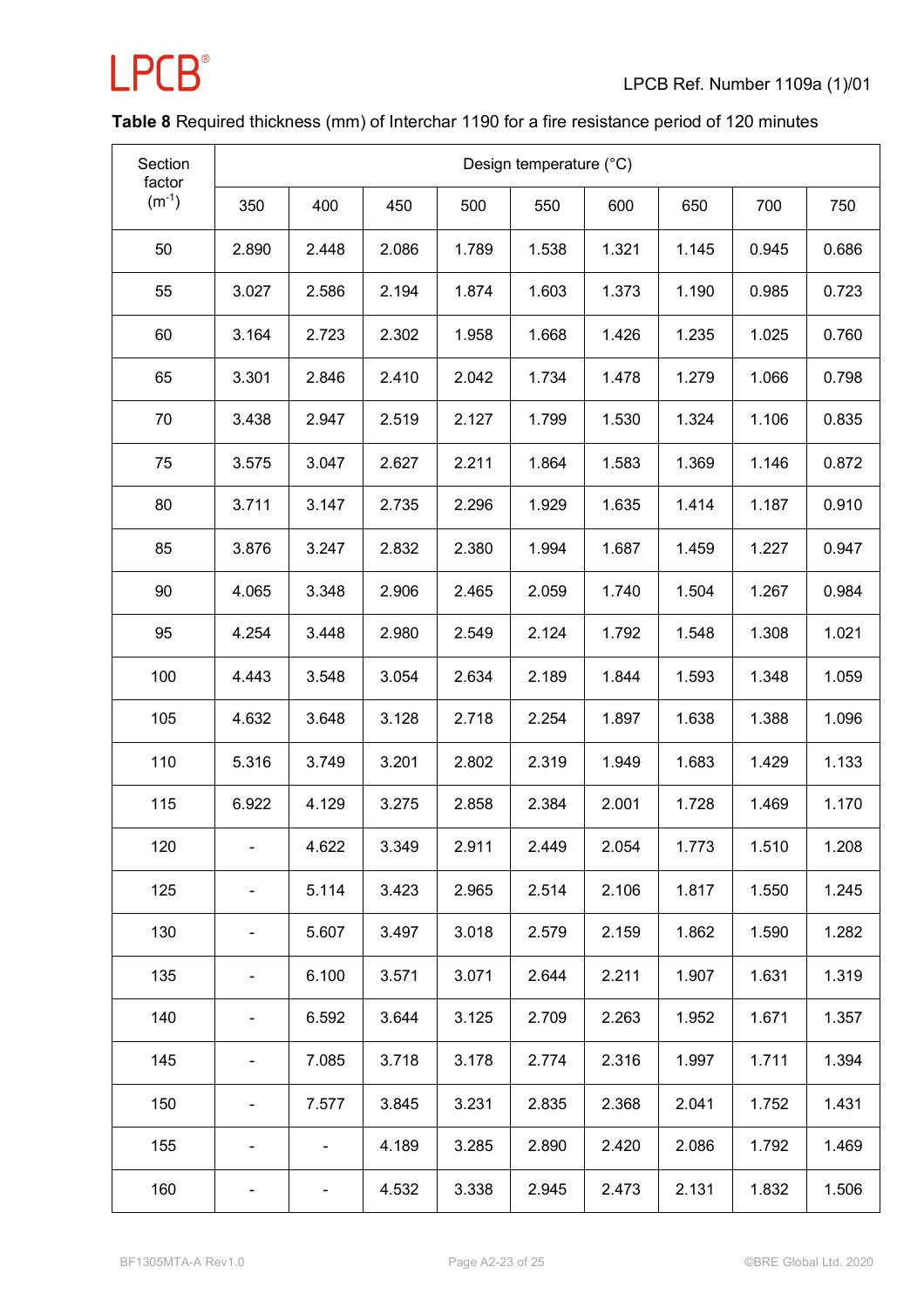

| Section<br>factor | Design temperature (°C) |                          |                              |       |       |       |       |       |       |  |  |  |
|-------------------|-------------------------|--------------------------|------------------------------|-------|-------|-------|-------|-------|-------|--|--|--|
| $(m^{-1})$        | 350                     | 400                      | 450                          | 500   | 550   | 600   | 650   | 700   | 750   |  |  |  |
| 165               |                         |                          | 4.875                        | 3.391 | 3.001 | 2.525 | 2.176 | 1.873 | 1.543 |  |  |  |
| 170               | -                       | -                        | 5.218                        | 3.445 | 3.056 | 2.577 | 2.221 | 1.913 | 1.580 |  |  |  |
| 175               |                         | -                        | 5.561                        | 3.498 | 3.111 | 2.630 | 2.266 | 1.953 | 1.618 |  |  |  |
| 180               |                         | ۰                        | 5.904                        | 3.552 | 3.166 | 2.682 | 2.310 | 1.994 | 1.655 |  |  |  |
| 185               |                         |                          | 6.247                        | 3.605 | 3.222 | 2.734 | 2.355 | 2.034 | 1.692 |  |  |  |
| 190               |                         | ۰                        | 6.590                        | 3.658 | 3.277 | 2.787 | 2.400 | 2.075 | 1.729 |  |  |  |
| 195               |                         | $\overline{\phantom{0}}$ | 6.933                        | 3.712 | 3.332 | 2.846 | 2.445 | 2.115 | 1.767 |  |  |  |
| 200               |                         |                          | 7.277                        | 3.765 | 3.387 | 2.910 | 2.490 | 2.155 | 1.804 |  |  |  |
| 205               | -                       | -                        | 7.620                        | 3.837 | 3.443 | 2.975 | 2.535 | 2.196 | 1.841 |  |  |  |
| 210               |                         |                          |                              | 3.914 | 3.498 | 3.039 | 2.579 | 2.236 | 1.878 |  |  |  |
| 215               |                         | $\blacksquare$           | $\blacksquare$               | 3.991 | 3.553 | 3.103 | 2.624 | 2.276 | 1.916 |  |  |  |
| 220               |                         |                          | ۰                            | 4.069 | 3.609 | 3.167 | 2.669 | 2.317 | 1.953 |  |  |  |
| 225               |                         |                          | $\qquad \qquad \blacksquare$ | 4.146 | 3.664 | 3.231 | 2.714 | 2.357 | 1.990 |  |  |  |
| 230               |                         | -                        | $\blacksquare$               | 4.223 | 3.719 | 3.296 | 2.759 | 2.397 | 2.028 |  |  |  |
| 235               |                         |                          | ۰                            | 4.301 | 3.774 | 3.360 | 2.803 | 2.438 | 2.065 |  |  |  |
| 240               |                         |                          |                              | 4.378 | 3.845 | 3.424 | 2.870 | 2.478 | 2.102 |  |  |  |
| 245               |                         |                          | ۰                            | 4.455 | 3.916 | 3.488 | 2.939 | 2.518 | 2.139 |  |  |  |
| 250               |                         |                          | $\blacksquare$               | 4.533 | 3.988 | 3.553 | 3.009 | 2.559 | 2.177 |  |  |  |
| 255               |                         | -                        | ۰                            | 4.610 | 4.059 | 3.617 | 3.078 | 2.599 | 2.214 |  |  |  |
| 260               |                         | -                        | $\blacksquare$               | 4.687 | 4.131 | 3.681 | 3.147 | 2.640 | 2.251 |  |  |  |
| 265               |                         | -                        | ۰                            | 4.774 | 4.202 | 3.745 | 3.217 | 2.680 | 2.288 |  |  |  |
| 270               |                         |                          | $\blacksquare$               | 4.936 | 4.274 | 3.817 | 3.286 | 2.720 | 2.326 |  |  |  |
| 275               |                         |                          | ۰                            | 5.098 | 4.345 | 3.896 | 3.355 | 2.761 | 2.363 |  |  |  |
| 280               |                         |                          | ۰                            | 5.260 | 4.417 | 3.976 | 3.424 | 2.801 | 2.400 |  |  |  |